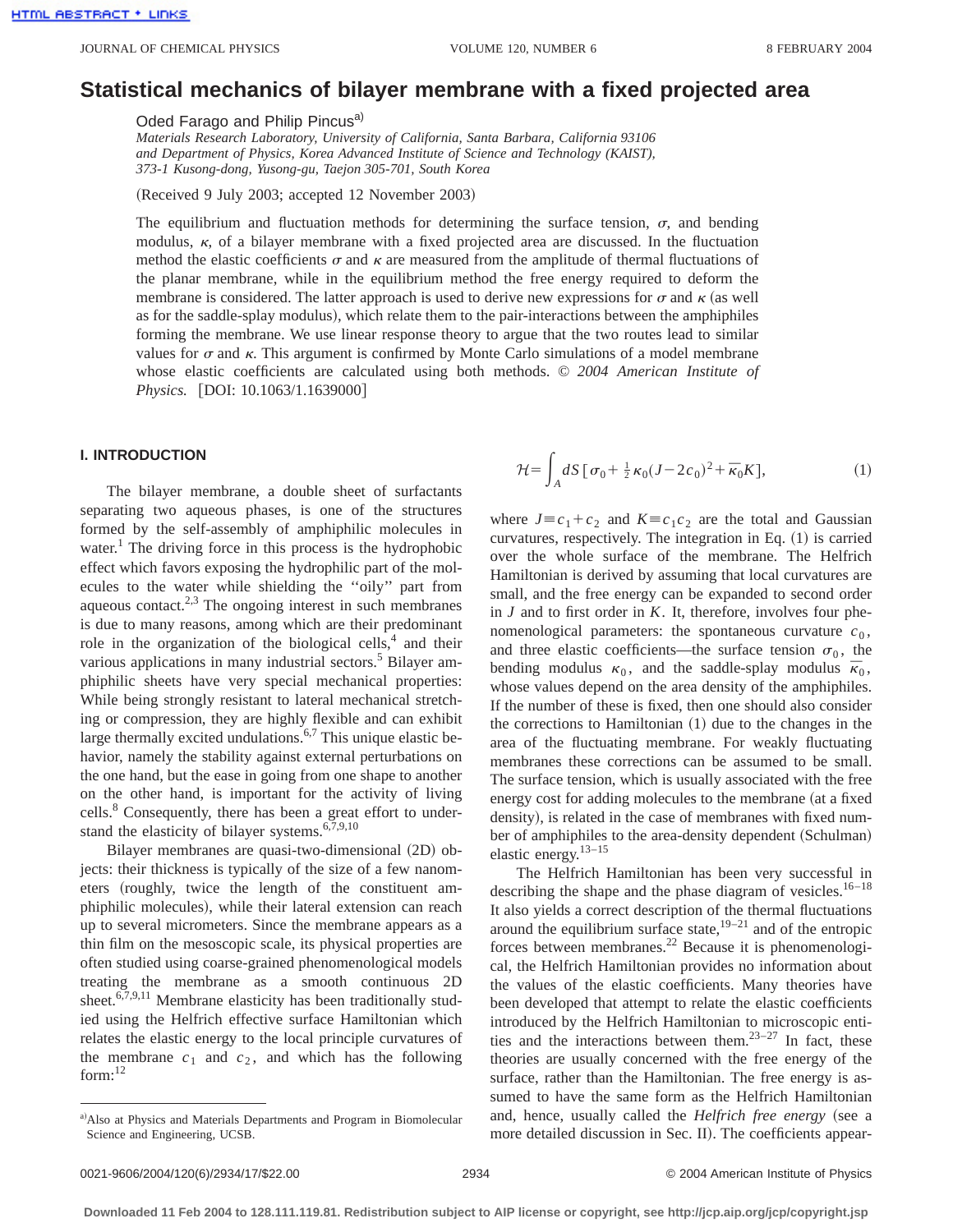ing in the expression for the free energy, which we denote by  $\sigma$ ,  $\kappa$ , and  $\bar{\kappa}$ , are also referred to as the surface tension, the bending modulus, and the saddle-splay modulus, respectively. Despite the similarity in names, there is a significant difference between the Hamiltonian coefficients (with the subscript 0) and the free energy coefficients. The former are "material properties" which depend on the internal (potential) energy of the surface. The latter, on the other hand, are thermodynamic quantities and, as such, are also influenced by the entropy associated with the thermal fluctuations of the system. Their values, therefore, may also depend on the temperature and the size of the system.

In addition to the above-mentioned theories, there has been also an effort to analyze the elastic behavior in the context of the thermodynamics and statistical mechanics of curved interfaces. $28-34$  The last approach has the potential of providing exact "virial" expressions for  $\sigma$ ,  $\kappa$ , and  $\bar{\kappa}$  in terms of the microscopic forces between the amphiphiles and the pair distribution function. One of the systems whose statistical mechanics has been studied extensively is that of a simple liquid–vapor interface. Although this seems to be a rather simple system, the determination of its elastic moduli is quite complicated and involves a set of technical and conceptual problems. Below we discuss some of them.

One problem is related to the finite thickness of the interface, namely to the fact that the local concentration is not a step function but changes gradually while going from one phase to the other. Consequently, there is some ambiguity about the location of the dividing plane that separates the two phases and to which the Helfrich Hamiltonian is applied. It turns out that the values of the rigidity constants  $\kappa$  and  $\bar{\kappa}$ (the coefficients of the second order terms in the curvatures  $c_1$  and  $c_2$ ) depend on the choice of the dividing surface.<sup>35</sup> The dependence of the rigidity constants on the reference surface had led people to question the validity of continuing the Helfrich free energy expansion beyond the linear term in curvature. This problem has been recently tackled by van Giessen and Blokhuis<sup>36</sup> who used computer simulation to determine the rigidity constants of a curved liquid–vapor interface in a system of particles interacting via a truncated Lennard-Jones (LJ) potential. They have demonstrated that although one needs to state which convention for locating the dividing surface is used when providing the values of  $\kappa$  and  $\bar{\kappa}$ , this fact does not render the Helfrich free energy useless, nor does it diminish the importance of these quantities in describing the elastic properties of the interface.

A second problem that makes the determination of the rigidity constants difficult is a technical one: In their paper<sup>36</sup> van Giessen and Blokhuis used the virial expressions given in Ref. 37 to evaluate the values of  $\kappa$  and  $\bar{\kappa}$ . These expressions relate the rigidity constants to the derivative of the pair density distribution function with respect to the radius of curvature  $R<sub>c</sub>$ . This means that the values of the rigidity constants of a *planar* interface cannot be determined from the simulation of that system only, but it is necessary to perform a set of simulations of curved interfaces with very large values of  $R<sub>c</sub>$ . For the interfaces investigated in Ref. 36, it turns out that in the large  $R_c$  regime the dependence of the pair density function on  $R_c$  is very weak. Consequently, it was impossible to determine  $\kappa$  and  $\bar{\kappa}$  accurately, and only a rough estimate of these quantities could be obtained.

A third problem, a more fundamental one, is related to the method of calculating the rigidity constants  $\kappa$  and  $\bar{\kappa}$  and to our interpretation of their physical meaning. The theoretical and experimental methods for determining the elastic coefficients of interfaces can be classified into *equilibrium* (or *mechanical*) methods and *fluctuation* methods.<sup>38,39</sup> The difference between these two approaches is in the context in which the Helfrich Hamiltonian and the associated free energy are used: In the equilibrium approach one extracts the elastic coefficients by comparing the free energies of two equilibrium surfaces with different curvatures. In the fluctuation approach, on the other hand, the Helfrich Hamiltonian is used to calculate the free energy cost due to a thermal fluctuation that changes the local curvature from its equilibrium value. The elastic coefficients are derived from the meansquare amplitudes of the fluctuations. The situation in which there exist two methods for calculating elastic moduli is reminiscent of other cases, for instance, the two different methods of evaluating the elastic constants of thermodynamic systems in linear elasticity theory, $40-43$  and the two approaches for determining the surface tension of a planar interface.44,45 In the latter examples the different approaches lead to the same values for the mechanical moduli, in accord with the *linear response theory*. 46,47 This is not the case with the rigidity constants of a liquid–vapor interface.<sup>38</sup> The discrepancy between the two methods is due to the fact that in order to change the equilibrium radius of curvature of, say, a spherical liquid drop, it is necessary to change its volume as well. This means a change in the volume fractions of the two phases (i.e., the condensation of vapor or the evaporation of liquid), and it thus requires the variation of the thermodynamic variables like the temperature or the chemical potential. In the fluctuation case the radius of curvature is varied by thermal fluctuations, while the thermodynamic variables are not altered.

In this paper we discuss the statistical mechanics of fluid bilayer membranes. We derive expressions for the elastic coefficients  $\sigma$ ,  $\kappa$ , and  $\bar{\kappa}$  of the membranes, relating them to the interactions and the correlation functions between the amphiphiles forming the bilayer. We use these expressions for a Monte Carlo (MC) determination of the elastic coefficients of a bilayer membrane computer model. Unlike the expressions derived for the rigidity constants of a liquid-vapor interface, our expressions are such that they can be evaluated using a *single* MC run performed on the (quasi)flat membrane reference system only. This feature greatly simplifies the computational procedure, and makes it more efficient and well controlled. Another important distinction between the membranes discussed in this paper and the system of liquid– vapor interface studied in Ref. 36 is the fact that the mechanical and the fluctuation methods for determining their rigidity constants lead to similar results. Our expressions are derived using the mechanical approach, namely by calculating the free energy variations resulting from the change in the area and curvature of the membrane. The numerical values of the elastic coefficients which we obtain from these expressions are compared with the values extracted from a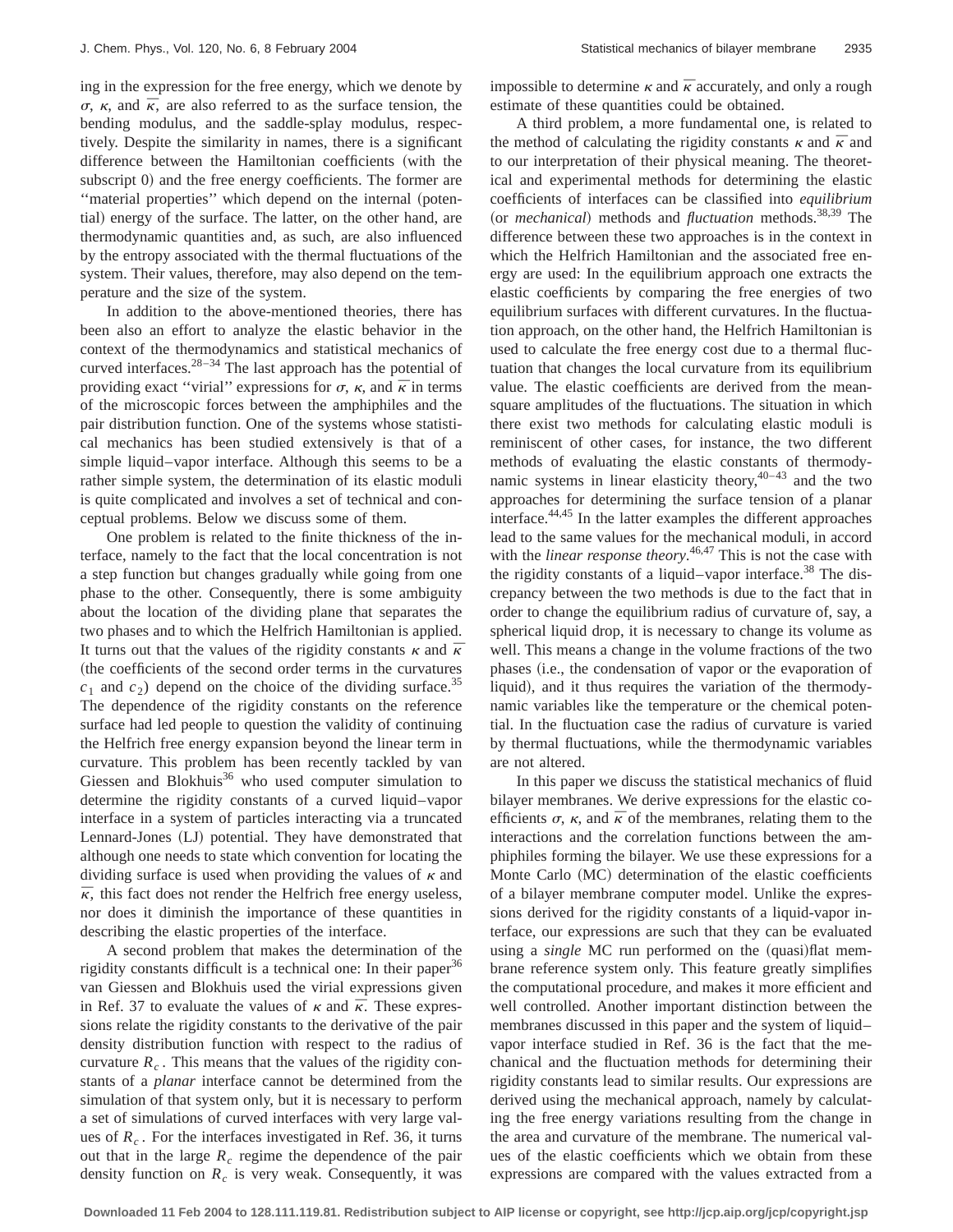spectral analysis of the thermal fluctuations around the flat reference state. We find a very good agreement between the two methods. This agreement, which is expected by virtue of linear response theory (see discussion in Sec. II), reflects the fact that the curvature of the membrane can be varied by changing the shape of the container (namely, by the application of external forces) without affecting the thermodynamic properties of the bulk aqueous phases surrounding it. It should be noted that the experimental values of  $\kappa$  measured (for the same lipid bilayers) using mechanical and fluctuation methods can differ by as much as a factor of  $3<sup>39</sup>$ . The origin of these discrepancies is not well understood.

The bilayer computer model which we use in this paper has been recently introduced by one of us.<sup>48</sup> (Here we use a slightly modified version of that model which we describe in Sec. IV.) This model has two features which simplify the derivation of thermodynamic expressions for the elastic coefficients and the simulations performed for the calculation of these expressions. First, the simulations are conducted with no solvent present in the simulations cell, i.e., as if the membrane is in vacuum. This feature greatly reduces the number of atoms in the simulation cell, thus enabling us to simulate a relatively large membrane over a very long MC run. The ability to perform long MC runs is very important since the quantities whose thermal averages we try to evaluate are very ''noisy,'' and accurate results can be obtained only if they are measured for a large number of configurations. The other feature is the nature of the interactions between the molecules forming the membrane. In our computer model the amphiphilic molecules are modeled as trimers and the interactions between their constituent atoms are pairwise additive. For such systems the derivation of expression for the elastic coefficients (see Sec. III) is simpler than for systems including many-body potentials. Our discussion in this paper is, therefore, restricted to central force systems only.

The paper is organized in the following way: The theoretical aspects of our study are presented in Secs. II and III. In Sec. II we describe the relation between the equilibrium and the fluctuation routes for determining the surface tension  $\sigma$  and the bending modulus  $\kappa$  of bilayer membranes, and explain why these methods (if used appropriately) lead to similar results. Then, in Sec. III, we derive expressions for these quantities based on the equilibrium approach. Our expressions relate  $\sigma$  and  $\kappa$  to the interactions and the correlation functions between the ''interaction sites'' of the amphiphilic molecules. The numerical results are presented in Sec. IV where we calculate the elastic coefficients of our model system using the two methods and find a very good agreement between them. Some technical aspects of the simulations are discussed in the Appendix. Finally we conclude in Sec. V.

## **II. THE EQUILIBRIUM AND FLUCTUATION ROUTES TO MEMBRANE ELASTICITY**

Linear response is a fundamental theorem which relates the fluctuations of a system around its equilibrium state and the response of the system to weak perturbations.<sup>46,47</sup> In the context of elasticity theory it provides a link between the shape fluctuations of thermodynamic systems and their elastic moduli. For example, when a 2D *flat* interface is slightly stretched or compressed from its equilibrium area  $A_0$ , the variation of the (small) surface pressure  $\Pi$  is given by <sup>49,50</sup>

$$
K_A = -A_0 \frac{\partial \Pi}{\partial A},\tag{2}
$$

where *A* is the area of the interface and  $K_A$  is the stretching/ compression modulus. The above relation provides one way to measure  $K_A$ . An alternative approach for measuring  $K_A$  is to consider the thermal fluctuations of the area *A* around the equilibrium area  $A_0$ .<sup>41,51</sup> The equipartition theorem suggests that in the low temperature limit when fluctuations around  $A_0$  are small

$$
\langle (A - A_0)^2 \rangle = \frac{k_B T A}{K_A},\tag{3}
$$

where  $k_B$  is the Boltzmann constant and  $T$  is the temperature, while  $\langle \cdots \rangle$  denotes a thermal average. Linear response theory can be also applied to describe the normal, curvatureforming, fluctuations of the 2D interface. The discussion in this case (of normal fluctuations) is, however, somewhat more complicated. A proof of the equivalence between the equilibrium and the fluctuation routes to the *surface tension*  $\sigma$  of a fluctuating interface had been presented with great clarity by Cai *et al.*<sup>52</sup> Below we extend that proof and address the two routes to the *bending modulus*  $\kappa$  as well. One important difference between the present discussion and the one presented in Ref. 52 is related to the nature of the fluctuating surfaces in question. Here, we consider an elastic surface consisting of a fixed number of molecules whose area density is varied when it fluctuates. By contrast, the surface studied in Ref. 52 is incompressible and its area density is fixed to its equilibrium value. The variation of the total area of the latter is achieved via the exchange of molecules between the surface and the embedding solvent. A more detailed discussion on the differences between the elastic properties of compressible and incompressible surfaces appears in Ref. 15.

Let us consider a 2D surface that spans a planar frame of a total area *Ap* which does *not* necessarily coincide with the equilibrium (Schulman) area  $A_0$ . The surface is free to undulate in the direction normal to frame. The ensemble of conformations which the surface attains is governed by a Hamiltonian  $\mathcal{H}(h(\vec{r}))$  relating the elastic energy to the conformation of the surface. The conformation of the surface is described by some "gauge" function  $h(\vec{r})$ , where  $\vec{r} = (x, y)$ label the points on the reference surface. The exact form of the Hamiltonian  $H$  is unimportant and, in particular, it is not limited to the Helfrich form  $(1)$ . As we are interested in moderately fluctuating surfaces (with no overhangs), we shall use the the so-called Monge gauge  $z=h(\vec{r})$ , where *h* is the height of the surface above the frame reference plane. In what follows we will restrict our discussion to symmetric surfaces (such as bilayers) with no spontaneous curvature, i.e., with no preference to bend toward either the ''upper'' or ''lower'' side of the surface. In other words, we assume that the average conformation of the surface is flat and for each  $\vec{r}$ ,

$$
\langle h(\vec{r})\rangle = 0.\tag{4}
$$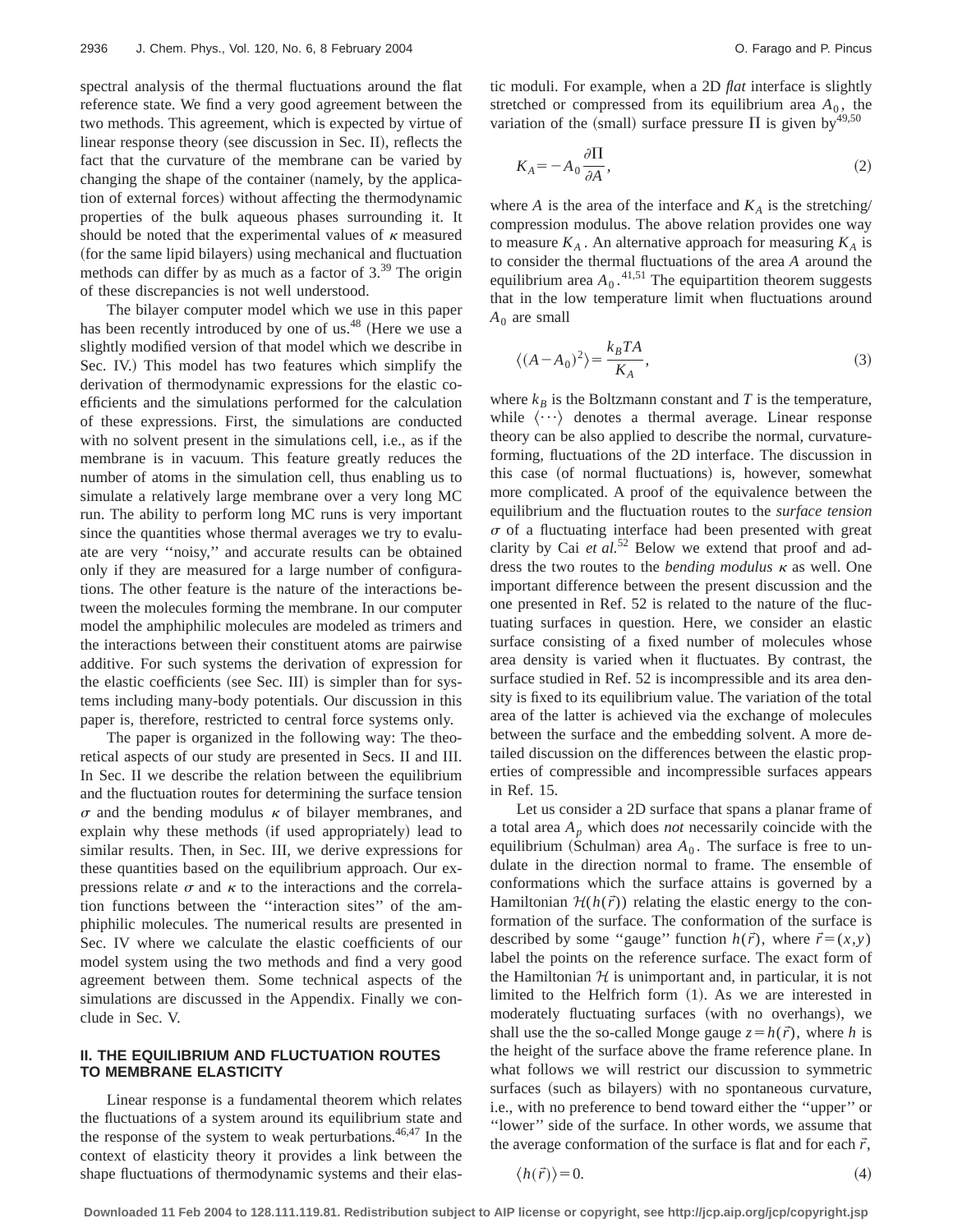We also assume that the surface under consideration is mechanically stable, and that the validity of Eq.  $(4)$  is not due to the partition of the configurations phase space into several subspaces for which  $\langle h(\vec{r})\rangle \neq 0$ .

If the frame (projected) area  $A_p$  is not equal to the equilibrium area  $A_0$  then it is necessary to apply a tangential surface pressure in order to fix the area of the frame. If, in addition, normal forces are applied then relation  $(4)$  breaks down. The function

$$
\overline{h}(\overrightarrow{r}) = \langle h(\overrightarrow{r}) \rangle \tag{5}
$$

can be regarded as the strain field describing the deformed state of the surface. The free energy of a system subjected to a small deformation can be expanded in a power series in the strain variables. In full analogy to Hamiltonian  $(1)$ , we can write the Helfrich free energy of the surface in the following form:

$$
F(\overline{h}) = F(\overline{h} = 0) + \sigma(A(\overline{h}) - A_p) + \frac{1}{2}\kappa \overline{J}^2(\overline{h}) + \overline{\kappa}\overline{K}(\overline{h}) + \text{h.o.t},
$$
  
(6)

where  $A(\bar{h})$  is total area of the surface defined by the function  $\overline{h}(\overrightarrow{r})$ , while  $\overline{J}(\overline{h})$  and  $\overline{K}(\overline{h})$  denote, respectively, the *integrated* total and Gaussian curvatures defined by

$$
\overline{J}^2 \equiv \int_{A_p} d\vec{r} \, J^2(\overline{h}(\vec{r})) \tag{7}
$$

and

$$
\overline{K} \equiv \int_{A_p} d\overrightarrow{r} K(\overline{h}(\overrightarrow{r})). \tag{8}
$$

In Eq. (6) we set the spontaneous curvature  $c_0=0$  [see Eqs.  $(4)$  and  $(5)$ ], and use the *effective* (*normalized*) values of the elastic coefficients which are different from the ''bare'' values appearing in the Hamiltonian  $(1)$  (see discussion earlier in Sec. I). The higher order terms  $(h.o.t)$  in Eq.  $(6)$  include both products of the small variables  $(A - A_p)/A_p$ ,  $\overline{J}^2$ , and  $\overline{K}$ , as well as terms involving the *gradients* of the local curvatures. The latter are assumed to be small since we consider only nearly flat surfaces described by functions  $\bar{h}$  which vary slowly in space. Since  $\sigma$ ,  $\kappa$ , and  $\bar{\kappa}$  appear as the coefficients of the free energy expansion in strain variables  $Eq. (6)$ , they can be also related to the following partial derivatives:

$$
\sigma = \frac{\partial F}{\partial A} \bigg|_{\vec{h}(\vec{r}) = 0},\tag{9}
$$

$$
\kappa = \frac{\partial^2 F}{\partial \bar{J}^2} \bigg|_{\vec{h}(\vec{r}) = 0},\tag{10}
$$

and

$$
\overline{\kappa} = \frac{\partial F}{\partial \overline{K}} \bigg|_{\overline{h}(\overrightarrow{r}) = 0},\tag{11}
$$

evaluated at the reference state  $\bar{h}(\vec{r}) = 0$ .

Equations  $(9)$ – $(11)$  express the equilibrium (mechanical) route to  $\sigma$ ,  $\kappa$ , and  $\bar{\kappa}$ . The complementary fluctuations approach is more easily formulated in Fourier rather than in real space. Let us take a square frame (the reference surface) of linear size  $L_p = \sqrt{A_p}$ , and discretized it into  $N^2$  square cells ("patches") of linear size  $l = L_p / N$ , where *l* is some microscopic length of the order of the size of the constituent molecules. Since the description of the membrane as a 2D continuous sheet breaks down on length scales below *l*, the surface has to be defined only over a discrete set of points  $\{\vec{r}_g = (x_g, y_g)\}\)$  each of which located in the center of a grid cell. Outside the frame region, the function can be defined by periodic extension of period  $L_p$ , i.e.,  $\bar{h}(x_g + n_1 L_p, y_g)$  $+n_2L_p$ ) =  $\bar{h}(x_g, y_g)$  where  $n_1$  and  $n_2$  are integer numbers. The Fourier transform of the (real) function  $\overline{h}(\overline{r}_g)$  is defined by

$$
\bar{h}_{\vec{q}} = \frac{l}{L_p} \sum_{\vec{r}_g} \bar{h}(\vec{r}_g) e^{-i\vec{q}\cdot\vec{r}_g},\tag{12}
$$

where the two-dimensional wave vector  $\vec{q}$  has  $N^2$  discrete values satisfying

$$
\{q_x, q_y = 2\pi m/L_p, \ m = -N/2, \dots, N/2 - 1\}.
$$
 (13)

The inverse transform is given by

$$
\overline{h}(\overrightarrow{r}_g) = \frac{l}{L_p} \sum_{\overrightarrow{q}} \overline{h}_{\overrightarrow{q}} e^{i\overrightarrow{q} \cdot \overrightarrow{r}_g}.
$$
\n(14)

If the topology of the surface is fixed and it does not form ''handles'' then the periodicity of the surface leads to the vanishing of the Gaussian curvature (8) (Gauss–Bonnet theorem). Writing the expressions for the area  $A(\bar{h})$  and the integrated total curvature  $\bar{J}$  in terms of Fourier coordinates,

$$
A(\bar{h}) = A_p + \frac{l^2}{2} \sum_{\vec{q}} q^2 \bar{h}_{\vec{q}} \bar{h}_{-\vec{q}} + \mathcal{O}(|\bar{h}_{\vec{q}}|^4)
$$
 (15)

and

$$
\overline{J}^2(\overline{h}) = l^2 \sum_{\vec{q}} q^4 \overline{h}_{\vec{q}} \overline{h}_{-\vec{q}} + \mathcal{O}(|\overline{h}_{\vec{q}}|^4), \qquad (16)
$$

and substituting them in Eq.  $(6)$ , we obtain the following expression for the free energy:

$$
F(\bar{h}) = F(\bar{h}=0) + \frac{l^2}{2} \sum_{\tilde{q}} \left[ \sigma q^2 + \kappa q^4 + \mathcal{O}(q^6) \right] \bar{h}_{\tilde{q}} \bar{h}_{-\tilde{q}} + \mathcal{O}(|\bar{h}_{\tilde{q}}|^4). \tag{17}
$$

The free energy  $(17)$  can be related to the surface Hamiltonian  $\mathcal{H}(\lbrace h(\vec{r}_g) \rbrace)$  via the partition function. We may use the Fourier transform

$$
h_{\vec{q}} = \frac{l}{L_p} \sum_{\vec{r}_g} h(\vec{r}_g) e^{-i\vec{q}\cdot\vec{r}_g}
$$
 (18)

of the function  $h(\lbrace \vec{r}_g \rbrace)$ , and express the Hamiltonian as a function of the Fourier modes:  $\mathcal{H}(\lbrace h_a \rbrace)$ . Introducing the set of Lagrange multipliers  $\{j_{\vec{q}}\}$  each of which enforcing the value of  $\bar{h}_{\vec{q}} = \langle h_{\vec{q}} \rangle$ , we write the partition function of the surface as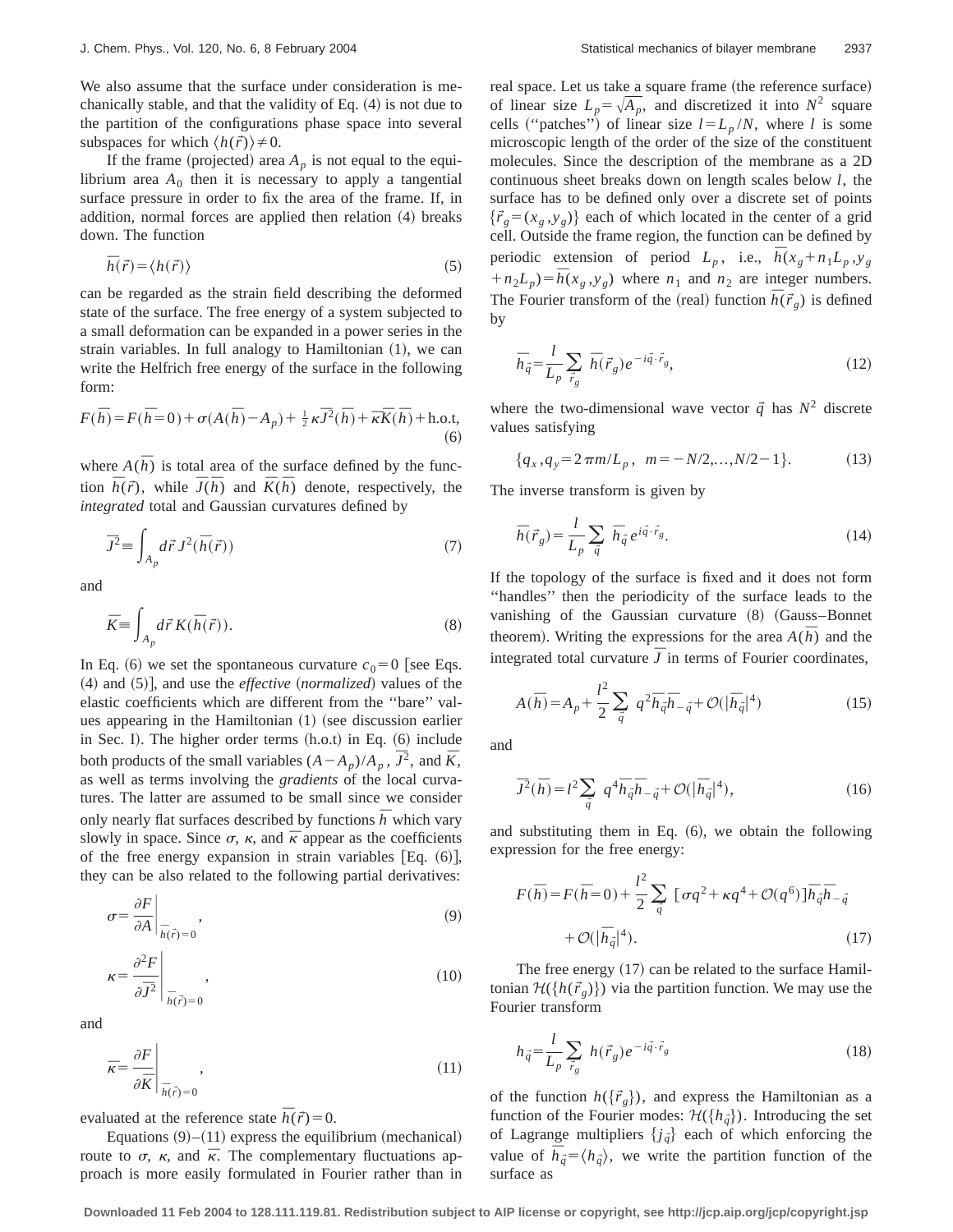$$
Z_G[A_p,\{j_{\vec{q}}\}] = \int D[\{h_{\vec{q}}\}]\exp\bigg\{-\beta\bigg[\mathcal{H}(\{j_{\vec{q}}\}) - \sum_{\vec{q}} h_{\vec{q}}j_{\vec{q}}\bigg]\bigg\},\tag{19}
$$

where  $\beta = (k_B T)^{-1}$ . The associated Gibbs free energy is

$$
G[A_p, \{j_{\vec{q}}\}] = -k_B T \ln Z_G.
$$
\n(20)

From Eqs.  $(19)$  and  $(20)$  it is easy to derive the following relation:

$$
\overline{h}_{\vec{q}} = \langle h_{\vec{q}} \rangle = -\frac{dG}{dj_{\vec{q}}}
$$
\n(21)

and

$$
\langle h_{\vec{q}}h_{-\vec{q}}\rangle - \langle h_{\vec{q}}\rangle \langle h_{-\vec{q}}\rangle = -k_B T \frac{d^2 G}{d^j \vec{q} d^j - \vec{q}}.\tag{22}
$$

The Helmholtz free energy *F* is related to *G* via

$$
F[A_p, \{\bar{h}_{\vec{q}}\}]=G[A_p, \{j_{\vec{q}}\}]+\sum_{\vec{q}}\ \bar{h}_{\vec{q}}j_{\vec{q}}\,,\tag{23}
$$

where

$$
\frac{dF}{d\bar{h}_{\vec{q}}} = j_{\vec{q}}.
$$
\n(24)

If we use expression  $(17)$  for the Helmholtz free energy, we find from Eq.  $(24)$  that

$$
j_{\vec{q}} = l^2 [\sigma q^2 + \kappa q^4 + \mathcal{O}(q^6)] \bar{h}_{-\vec{q}} + \cdots
$$
 (25)

[note that  $\bar{h}_{\vec{q}}(j_{\vec{q}}=0)=0$ ]. Combining Eqs. (17), (23), and  $(25)$  we obtain to the following expression for Gibbs free energy:

$$
G = F(\{\bar{h}_{\vec{q}}\} = \{0\}) - \sum_{\vec{q}} \frac{j_{\vec{q}}j_{-\vec{q}}}{2l^2[\sigma q^2 + \kappa q^4 + \mathcal{O}(q^6)]} + \mathcal{O}(|j_{\vec{q}}|^4). \tag{26}
$$

When this expression for  $G$  is substituted in Eq.  $(22)$  and evaluated for  ${j_{\vec{a}}} = {0}$  (which corresponds to the reference state  $\{\overline{h}_{\vec{q}}\} = \{0\}$ , we find that the mean square amplitude of the fluctuations with a wave vector  $\vec{q}$  (the "spectral inten $sity'$ ) is given by

$$
\langle h_{\vec{q}}h_{-\vec{q}} \rangle|_{\{\bar{h}_{\vec{q}}\}=\{0\}} = \langle |h_{\vec{q}}|^2 \rangle|_{\{\bar{h}_{\vec{q}}\}=\{0\}}
$$

$$
= \frac{k_B T}{l^2 [\sigma q^2 + \kappa q^4 + \mathcal{O}(q^6)]}.
$$
(27)

This result, which quantifies the magnitude of the fluctuations around the flat equilibrium state, provides a second ("fluctuation") route for calculating  $\sigma$  and  $\kappa$  (but not for the saddle-splay modulus  $\bar{k}$ ). It is frequently quoted in an incorrect form with  $\sigma_0$  and  $\kappa_0$ , the coefficients in the Helfrich Hamiltonian (1), instead of  $\sigma$  and  $\kappa$ . The equivalence of the two routes to membrane elasticity is expressed by the fact that the elastic coefficients appearing in expression  $(27)$  are the same as those obtained from Eqs.  $(9)–(11)$ , and which are associated with the ''equilibrium'' route. In the next section we use Eqs.  $(9)$ – $(11)$  to derive statistical-mechanical expressions for the elastic coefficients. Then, in Sec. IV, we



FIG. 1. A schematic picture of a bilayer membrane (gray) in the reference state  $(a)$ , and in two deformed states  $(b)$  and  $(c)$ . The solid line represents the characteristic surface of the membrane, to which the Helfrich free energy is applied. The areas of the characteristic surfaces and the volumes of the membranes (represented by the gray-shaded area in the figure) in (b) and (c) are identical. The membrane depicted in  $(b)$  is shown in  $(d)$  together with the containing cell and the embedding solvent. The end points marked by the open circles belong to the perimeter  $P$  of the characteristic surface. Another deformation of the container, which does not change the total area of the characteristic surface, is shown in  $(e)$ .

demonstrate, using computer simulations of a bilayer membrane model, the agreement between the two different methods of calculation.

## **III. THERMODYNAMIC EXPRESSIONS FOR THE ELASTIC COEFFICIENTS**

## **A. The surface tension**

Let us return to the equilibrium route to membrane elasticity and to expressions  $(9)–(11)$  which describe the relation between the free energy and the elastic coefficients. The surface tension can be computed by comparing the free energy of the membrane at the reference state (which is assumed to be flat) and the free energy of a flat membrane with a slightly larger area. These two membranes are shown schematically, without the underlying microscopic details, in Figs.  $1(a)$  and  $1(b)$ . We reemphasize that the total number of amphiphilic molecules which form the membrane is fixed, and that the surface tension should be related to the free energy dependence on the area density of the amphiphiles (rather than the free energy cost to add molecules to the membrane). The *characteristic surface* of the membrane to which the free energy is applied, is chosen as the midsurface between the two layers. The total volume of the membrane is assumed to be fixed; otherwise, an additional term involving the volume compression modulus must be introduced in Eq.  $(6)$ .

It is important to remember that in Figs.  $1(a)$  and  $1(b)$ , only the mean configurations of the surface (in the reference and deformed states) are depicted, and that the surface undulates around these (ensemble) average conformations. In other words, ''the state of the surface'' refers to its average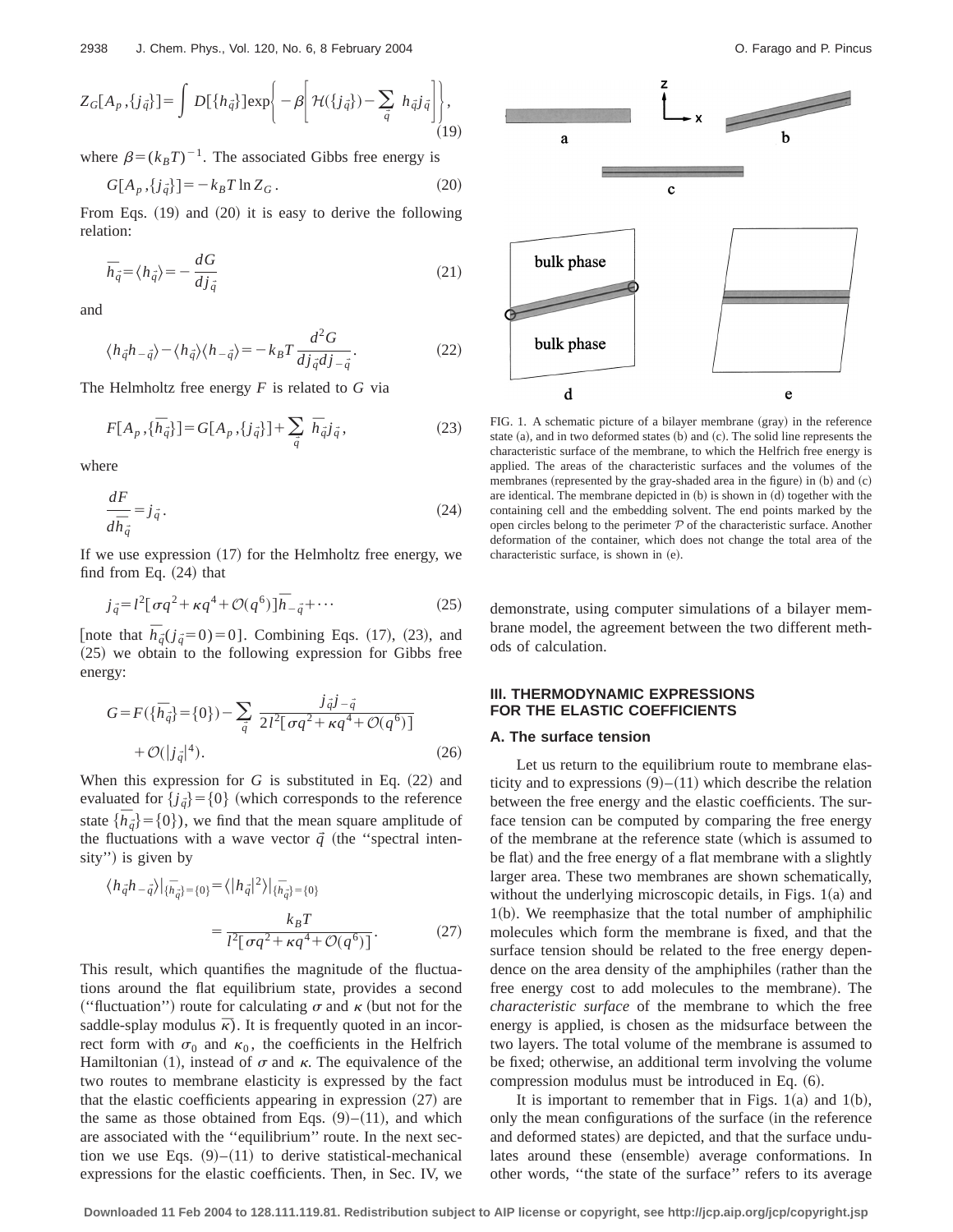conformation. As has been discussed earlier in Sec. II, normal forces must be applied in order to deform the surface from its reference state.<sup>53</sup> If the membrane is embedded in a solution and placed in a container, than these forces can be generated by deforming the entire container, as demonstrated in Fig.  $1(d)$ . Such a system can be conceptually divided into bulk aqueous phases and the interface between them which includes the membrane and the adjacent hydration layers. The volumes of the bulk phases above and below the membrane are fixed by the presence of solute particles that cannot permeate the membrane. The deformation of the boundaries of the container ''percolates'' to the interface and the latter acquires the shape of the surface of the container. However, since the bulk solution is fluid and has a vanishing shear modulus, its deformation without changing its volume does not add any contribution to the free energy.

Even though real bilayer systems are always embedded in a solvent (which influences their elastic properties), the calculation of the surface tension can be also performed for model systems that exclude the latter and leave only the interfacial region. This is possible due to the fact that the surface tension can be calculated by considering a deformed *flat* membrane. Such a membrane can be uniquely defined by the perimeter  $P(\overline{h}(\overrightarrow{r}))$  of the characteristic surface [represented by open circles in Fig.  $1(d)$ . The free energy of the membrane can be derived from the partition function *Z* via the relation

$$
F = -k_B T \ln Z. \tag{28}
$$

The expression for the partition function must take into account the microscopic nature of the membrane, and the potential energy *E* due to the interactions between the amphiphilic molecules. In what follows we assume that *E* can be written as the sum of pair interactions between the atoms ("interaction sites") forming the molecules

$$
E = \sum_{\langle \alpha \beta \rangle} \phi(r^{\alpha \beta}), \tag{29}
$$

where  $r^{\alpha\beta}$  is the distance between atoms  $\alpha$  and  $\beta$ , and summation over all pairs of atoms  $\langle \alpha \beta \rangle$  is performed. The various interactions are not identical but rather pair dependent, as each amphiphilic molecule is typically composed of many different atoms. They also depend on whether the atoms belong to different molecules or part of the same amphiphile. In the latter case some atoms are covalently bonded to each other, what brings in an additional contribution to *E*. For brevity we will omit the subscripts of the potential and the indices of the argument  $r^{\alpha\beta}$  will serve as an indicator of the specific potential. With the potential energy described by Eq.  $(29)$ , the partition function is given by

$$
Z = \sum_{\mathcal{P} - \text{Conf.}} \exp\left(-\sum_{\langle \alpha \beta \rangle} \phi(r^{\alpha \beta}) / k_B T\right),\tag{30}
$$

where the sum runs over all the conformations is which the perimeter of the characteristic surface is depicted by the closed curve P. Our assumption that the membrane has no spontaneous curvature guarantees that its average conformation is indeed flat. Alternatively, one may consider the system together with the bulk phases, and replace the sum in Eq. (30) with integration of the coordinates of all atoms  $\{\vec{r}^{\gamma}\}$ over the entire volume of container (or the simulation cell)  $V_{\text{cell}}$ 

$$
Z = \int_{V \text{ cell}} \prod_{\gamma=1}^{N} d\vec{r}^{\gamma} \exp\left(-\sum_{\langle \alpha \beta \rangle} \phi(r^{\alpha \beta}) / k_{B} T\right).
$$
 (31)

In addition to the above integral, it is necessary to specify the boundary conditions for the positions of the amphiphiles near the walls of the container, so that the perimeter of the characteristic surface would be described by P.

Let us assume that our cell (container) has a square cross section of linear size  $L_p$  with  $-L_p/2 \le x, y \le +L_p/2$ . The deformation of the cell depicted in Fig.  $1(d)$  can be described by the following linear transformation:

$$
\begin{pmatrix} r_x \\ r_y \\ r_z \end{pmatrix} = \begin{pmatrix} 1 & 0 & 0 \\ 0 & 1 & 0 \\ \epsilon & 0 & 1 \end{pmatrix} \begin{pmatrix} R_x \\ R_y \\ R_z \end{pmatrix},
$$
(32)

which maps every point  $\tilde{R}$  on the boundaries of the undeformed cell to its strained spatial position  $\vec{r}$ . The characteristic surface has the same shape as the upper and lower faces of the cell, and its area is given by

$$
A = A_p \sqrt{1 + \epsilon^2} = A_p \left( 1 + \frac{\epsilon^2}{2} + \mathcal{O}(\epsilon^4) \right),\tag{33}
$$

where  $A_p = L_p^2$  is the area of the reference surface. Since the deformed surface which we consider is flat, its free energy is given by [see Eqs.  $(6)$  and  $(33)$ ]

$$
F = F(\epsilon = 0) + \sigma A_p \frac{\epsilon^2}{2} \cdots,
$$
\n(34)

from which we conclude that

$$
\sigma = \frac{1}{A_p} \frac{d^2 F}{d\epsilon^2} \bigg|_{\epsilon=0}.
$$
\n(35)

Using the relation between the free energy and the partition function  $(28)$ , we may also write the above result in the following form:

$$
\sigma = -\frac{k_B T}{A_p} \left[ \frac{1}{Z} \frac{d^2 Z}{d\epsilon^2} - \frac{1}{Z^2} \left( \frac{dZ}{d\epsilon} \right)^2 \right] \Big|_{\epsilon=0}.
$$
 (36)

If we now turn to our expression  $(31)$  for the partition function, we notice that it depends on  $\epsilon$  only through the integration volume  $V_{cell}$ . The differentiation of *Z* with respect to  $\epsilon$ , however, could be carried out more easily if the dependence on  $\epsilon$  is removed from  $V_{\text{cell}}$  and brought into the integrand. In other words, we wish to change the integration variables in (31) from  $\vec{r}^{\gamma}$  to  $\vec{R}^{\gamma}$ , where the latter are confined inside the undeformed cell. This is achieved using transformation (32), which originally described the deformation of the boundary points, and is now being applied inside the volume of integration. With the new set of variables, the distance between two atoms is given by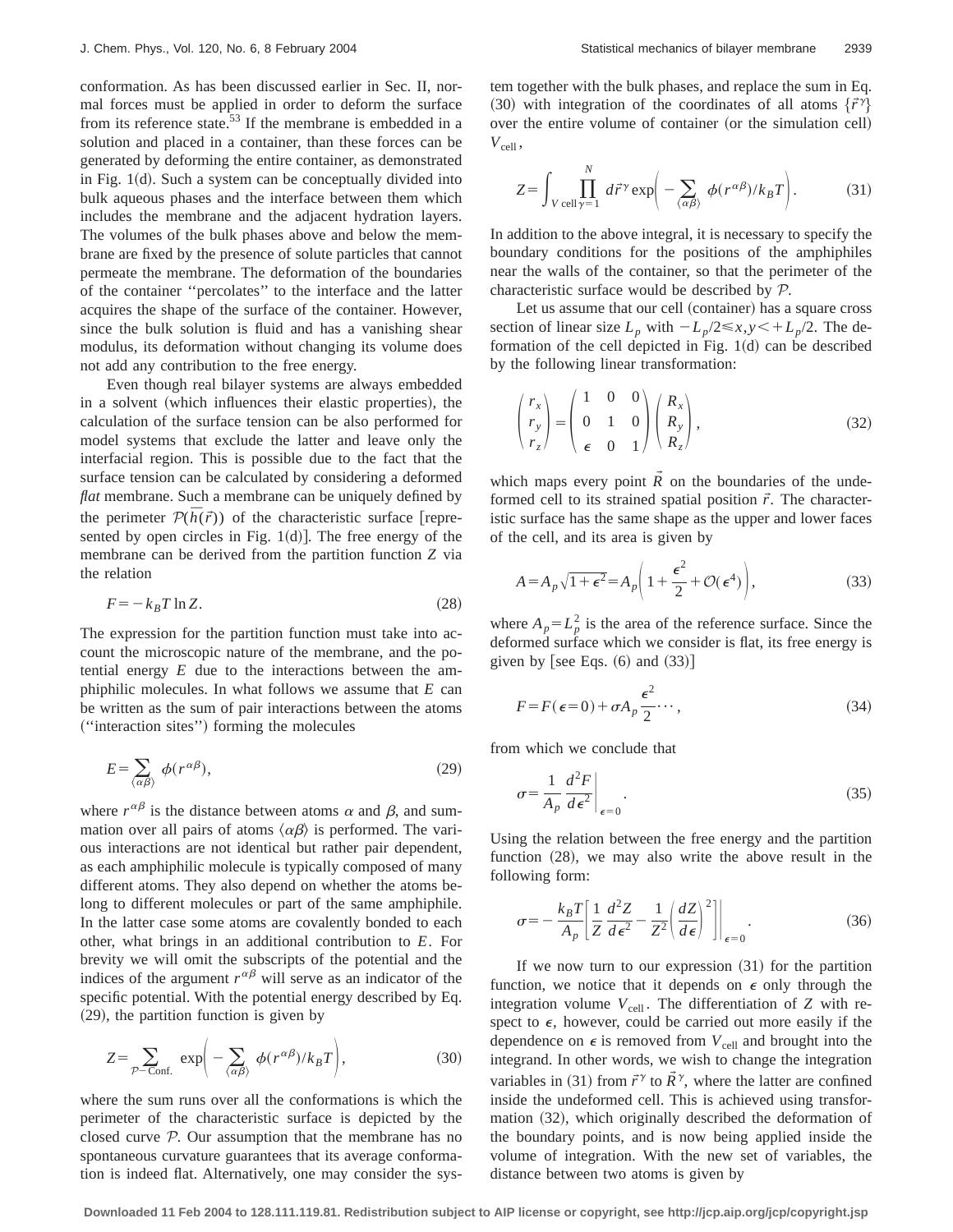$$
r^{\alpha\beta} = \left[ (R^{\alpha\beta})^2 + 2\epsilon R_x^{\alpha\beta} R_z^{\alpha\beta} + \epsilon^2 (R_x^{\alpha\beta})^2 \right]^{1/2}.
$$
\n(37)

In the undeformed reference state  $r^{\alpha\beta}$  ( $\epsilon=0$ ) =  $R^{\alpha\beta}$ . The partition function reads

$$
Z = \int_{V_0} \prod_{\gamma=1}^N d\vec{R}^{\gamma} \exp\left(-\sum_{\langle \alpha \beta \rangle} \phi \left[\sqrt{(R^{\alpha \beta})^2 + 2\epsilon R_x^{\alpha \beta} R_z^{\alpha \beta} + \epsilon^2 (R_x^{\alpha \beta})^2}\right] / k_B T\right),\tag{38}
$$

where  $V_0 \equiv V_{cell}(\epsilon=0)$  is the volume of the undeformed cell. The Jacobian of the transformation has been eliminated from the integrand in the above expression since it is unity. Note that no approximation has been made in deriving Eq.  $(38)$ , which gives the same value for the partition function as expression  $(31)$ . We do not argue that the  $(mean)$  coordinates of atoms deform affinely, but rather use transformation  $(32)$  as a mapping between the configuration phase spaces of the reference and the deformed systems.

With expression (38) the differentiation of *Z* with respect to  $\epsilon$  is straightforward but lengthy. We skip the details of the calculation, and write below the final expressions for the first and second derivatives, evaluated for  $\epsilon = 0$  [only the value at  $\epsilon$ =0 is required in Eq. (36)],

$$
\frac{dZ}{d\epsilon}\bigg|_{\epsilon=0} = \int_{V_0} \prod_{\gamma=1}^N d\vec{R}^\gamma \exp\bigg[-\sum_{\langle \alpha\beta \rangle} \phi(R^{\alpha\beta})\bigg] \bigg[-\sum_{\langle \alpha\beta \rangle} \frac{\phi'(R^{\alpha\beta})}{k_B T} \frac{R_x^{\alpha\beta} R_z^{\alpha\beta}}{R^{\alpha\beta}}\bigg]
$$
(39)

and

$$
\frac{d^2Z}{d\epsilon^2}\Big|_{\epsilon=0} = \int_{V_0} \prod_{\gamma=1}^N d\vec{R}^{\gamma} \exp\Biggl[-\sum_{\langle \alpha\beta\rangle} \phi(R^{\alpha\beta}) \Biggr] \Biggl\{ \Biggl[\sum_{\langle \alpha\beta\rangle} \frac{\phi'(R^{\alpha\beta})}{k_B T} \frac{R_x^{\alpha\beta} R_z^{\alpha\beta}}{R^{\alpha\beta}} \Biggr]^2 - \sum_{\langle \alpha\beta\rangle} \Biggl[\frac{\phi''(R^{\alpha\beta})}{k_B T} \Biggl(\frac{R_x^{\alpha\beta} R_z^{\alpha\beta}}{R^{\alpha\beta}}\Biggr)^2 + \frac{\phi'(R^{\alpha\beta})}{k_B T} \frac{(R_x^{\alpha\beta})^2}{R^{\alpha\beta}} - \frac{\phi'(R^{\alpha\beta})}{k_B T} \frac{(R_x^{\alpha\beta} R_z^{\alpha\beta})^2}{(R^{\alpha\beta})^3} \Biggr] \Biggr\},
$$
\n
$$
(40)
$$

where  $\phi' \equiv d\phi/dR$  and  $\phi'' \equiv d^2\phi/dR^2$ . When these expressions are substituted into Eq. (36) we readily find that

$$
\sigma = \frac{1}{A_p k_B T} \Biggl\{ \Biggl[ \Biggl\langle \sum_{\langle \alpha \beta \rangle} \phi'(R^{\alpha \beta}) \frac{R_x^{\alpha \beta} R_z^{\alpha \beta}}{R^{\alpha \beta}} \Biggr\rangle \Biggr]^2 - \Biggl\langle \Biggl[ \sum_{\langle \alpha \beta \rangle} \phi'(R^{\alpha \beta}) \frac{R_x^{\alpha \beta} R_z^{\alpha \beta}}{R^{\alpha \beta}} \Biggr]^2 \Biggr\rangle \Biggr\} + \frac{1}{A_p} \Biggl\langle \sum_{\langle \alpha \beta \rangle} \phi''(R^{\alpha \beta}) \Biggl( \frac{R_x^{\alpha \beta} R_z^{\alpha \beta}}{R^{\alpha \beta}} \Biggr)^2 \Biggr\rangle + \frac{1}{A_p} \Biggl\langle \sum_{\langle \alpha \beta \rangle} \phi''(R^{\alpha \beta}) \Biggl( \frac{R_x^{\alpha \beta} R_z^{\alpha \beta}}{R^{\alpha \beta}} \Biggr)^2 \Biggr\rangle + \frac{1}{A_p} \Biggl\langle \sum_{\langle \alpha \beta \rangle} \phi''(R^{\alpha \beta}) \frac{R_x^{\alpha \beta} R_z^{\alpha \beta}}{R^{\alpha \beta}} \Biggr\rangle^2 \Biggr\rangle \tag{41}
$$

where the thermal averages are evaluated at the undeformed reference state of the system ( $\epsilon=0$ ). If the system is macroscopically invariant with respect to reversal of the sign of the *z* coordinates ( $z \rightarrow -z$ ), then the first term in the above expression for  $\sigma$  vanishes. If, in addition, the system is invariant with respect to rotation around the *z* axis ( $x \rightarrow y$ ; *y*→-*x*), then another expression can be derived with  $R_x^{\alpha\beta}$  replaced by  $R_y^{\alpha\beta}$ . Defining  $R_t^{\alpha\beta} = \sqrt{(R_x^{\alpha\beta})^2 + (R_y^{\alpha\beta})^2}$ , we finally arrive at the following expression:

$$
\sigma = -\frac{1}{2A_p k_B T} \left\langle \left[ \sum_{\langle \alpha \beta \rangle} \phi'(R^{\alpha \beta}) \frac{R_x^{\alpha \beta} R_z^{\alpha \beta}}{R^{\alpha \beta}} \right]^2 + \left[ \sum_{\langle \alpha \beta \rangle} \phi'(R^{\alpha \beta}) \frac{R_y^{\alpha \beta} R_z^{\alpha \beta}}{R^{\alpha \beta}} \right]^2 \right\rangle + \frac{1}{2A_p} \left\langle \sum_{\langle \alpha \beta \rangle} \phi''(R^{\alpha \beta}) \left( \frac{R_t^{\alpha \beta} R_z^{\alpha \beta}}{R^{\alpha \beta}} \right)^2 \right\rangle
$$

$$
+ \frac{1}{2A_p} \left\langle \sum_{\langle \alpha \beta \rangle} \phi'(R^{\alpha \beta}) \frac{(R_t^{\alpha \beta})^2}{R^{\alpha \beta}} \right\rangle - \frac{1}{2A_p} \left\langle \sum_{\langle \alpha \beta \rangle} \phi'(R^{\alpha \beta}) \frac{(R_t^{\alpha \beta} R_z^{\alpha \beta})^2}{(R^{\alpha \beta})^3} \right\rangle.
$$
(42)

This expression can be also written in the following compact form:

$$
\sigma = L_z \left[ \frac{C_{xzxz} + C_{yzyz} - P_{xx} - P_{yy}}{2} \right] = L_z \mu_{zt},
$$
\n(43)

where  $L_z$  is the linear size of the system (the cell) in the z direction (normal to the membrane), while  $P$  and  $C$  denote the pressure tensor and the tensor of elastic constants of the system. The quantity  $\mu_{zt}$  is the shear modulus associated with the deformation depicted at Fig. 1(d). $43,50$ 

In is interesting to compare the above results  $(42)–(43)$ 

with the much better known (and more frequently used) expression for the surface tension<sup>28,35</sup>

$$
\tilde{\sigma} = \frac{1}{2A_p} \left\langle \sum_{\langle \alpha \beta \rangle} \phi'(R^{\alpha \beta}) \frac{(R_i^{\alpha \beta})^2 - 2(R_i^{\alpha \beta})^2}{R^{\alpha \beta}} \right\rangle
$$

$$
= L_z \left[ \frac{2P_{zz} - P_{xx} - P_{yy}}{2} \right].
$$
(44)

The latter expression is obtained when one considers the variation of the free energy resulting from the (volumepreserving) variation of the *projected area*  $A_p$ ,

**Downloaded 11 Feb 2004 to 128.111.119.81. Redistribution subject to AIP license or copyright, see http://jcp.aip.org/jcp/copyright.jsp**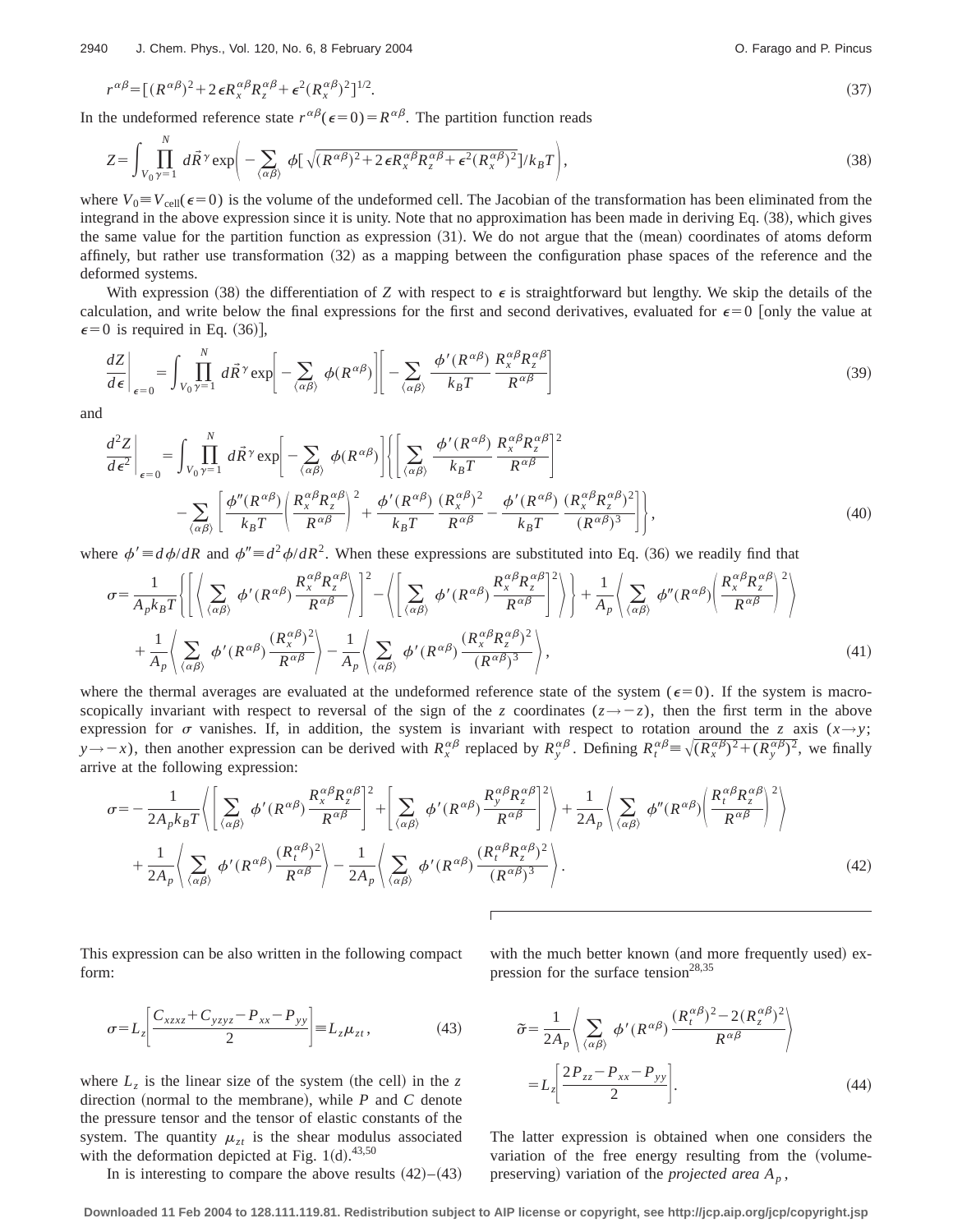$$
\tilde{\sigma} = \frac{\partial F}{\partial A_p} \bigg|_V . \tag{45}
$$

The deformed state associated with the surface tension  $\tilde{\sigma}$  is shown in Fig.  $1(c)$ . For fluid membranes we anticipate that  $\sigma = \tilde{\sigma}$  since the difference between them

$$
\sigma - \tilde{\sigma} = L_z \left[ \frac{C_{xzxz} + C_{yzyz}}{2} - P_{zz} \right] = L_z \mu_{tz}, \qquad (46)
$$

is proportional to the shear modulus  $\mu_{tz}$  associated with the deformation shown in Fig. 1(e). The shear modulus  $\mu_{tz}$  is expected to vanish because the areas of the characteristic surfaces of the membranes in Figs.  $1(a)$  and  $1(e)$  are identical; and the Helfrich free energy of a flat membrane depends only on the area of the characteristic surface, but not on the orientation of the plane of the membrane with respect to the walls of the container. This argument for the coincidence of  $\sigma$  and  $\tilde{\sigma}$  could be applied directly to the membranes in Figs.  $1(b)$  and  $1(c)$ , whose characteristic areas (as well as their volumes) are also identical. The tilt of the cell's wall, however, can be safely ignored only in the thermodynamic limit, when the width of the membrane becomes much smaller than its lateral dimensions. If the system is not sufficiently large than the Helfrich form for the free energy in which the membrane is associated with a 2D characteristic surface is not entirely applicable. The finite width of the membrane must show up in the expression for the free energy, and the surface tensions  $\sigma$  and  $\tilde{\sigma}$  do not perfectly agree.

#### **B. The bending modulus**

The bending modulus can be calculated by considering a deformation of the characteristic surface from a flat to cylindrical geometry. The deformation, which is depicted in Fig. 2, can be described by the following nonlinear transformation of the boundaries of the cell  $[compare with Eq. (32)]$ :

$$
r_x = R_x, \quad r_y = R_y,
$$
  
\n
$$
r_z = R_z + \sqrt{R_0^2 - x^2} - \sqrt{R_0^2 - L_p^2/4},
$$
\n(47)

where  $-L_p/2 \le x \le +L_p/2$ , and  $R_0 \ge L_p$  is the radius of curvature of the cylinder. The integrated total curvature  $Eq. (7)$ of the characteristic surface is

$$
\bar{J} = \frac{L_p}{R_0},\tag{48}
$$

and its area is

$$
A = A_p + 2 \arcsin\left(\frac{L_p}{2R_0}\right) \approx A_p \left[1 + \frac{1}{24}\overline{J}^2 + \mathcal{O}(\overline{J}^4)\right].
$$
 (49)

The free energy is, hence, given by

$$
F = \left[\frac{\sigma L^2}{24} + \frac{1}{2}\kappa\right] \overline{J}^2 + \cdots,\tag{50}
$$

from which we deduce the following relation:



FIG. 2. A cylindrical bilayer membrane (gray) with radius of curvature  $R_0$ and apex angle  $\theta$ . The solid line in the middle of the membrane represents the characteristic surface. The cylindrical shape of the membrane is obtained via a deformation of the containing cell, depicted by the bold dashed line in the figure. The membrane may be thought of as part of a cylindrical vesicle (depicted by the thin dashed line) of a similar radius of curvature.

$$
\frac{\sigma L^2}{12} + \kappa = \frac{1}{A_p} \frac{d^2 F}{dJ^2} \bigg|_{J=0},
$$
\n(51)

where

$$
J \equiv \frac{1}{R_0}.\tag{52}
$$

The calculation of the right-hand side (rhs) of the above equation is very similar to the one presented in Sec. III A which was based on expression  $(38)$  for the partition function. The deformed pair distance, which in that case was given by Eq.  $(37)$ , is now depicted by the following relation:

$$
r^{\alpha\beta} = \left[ (R^{\alpha\beta})^2 - 2\bar{X}^{\alpha\beta} R_x^{\alpha\beta} R_z^{\alpha\beta} J + (\bar{X}^{\alpha\beta})^2 (R_x^{\alpha\beta})^2 J^2 \right]^{1/2}, \quad (53)
$$

where

$$
\bar{X}^{\alpha\beta} = \frac{X^{\alpha} + X^{\beta}}{2}.
$$
\n(54)

Comparing Eqs.  $(37)$  and  $(53)$ , and, respectively, Eqs.  $(35)$ and  $(51)$ , it is easy to realize that the result of the calculation is the following expression: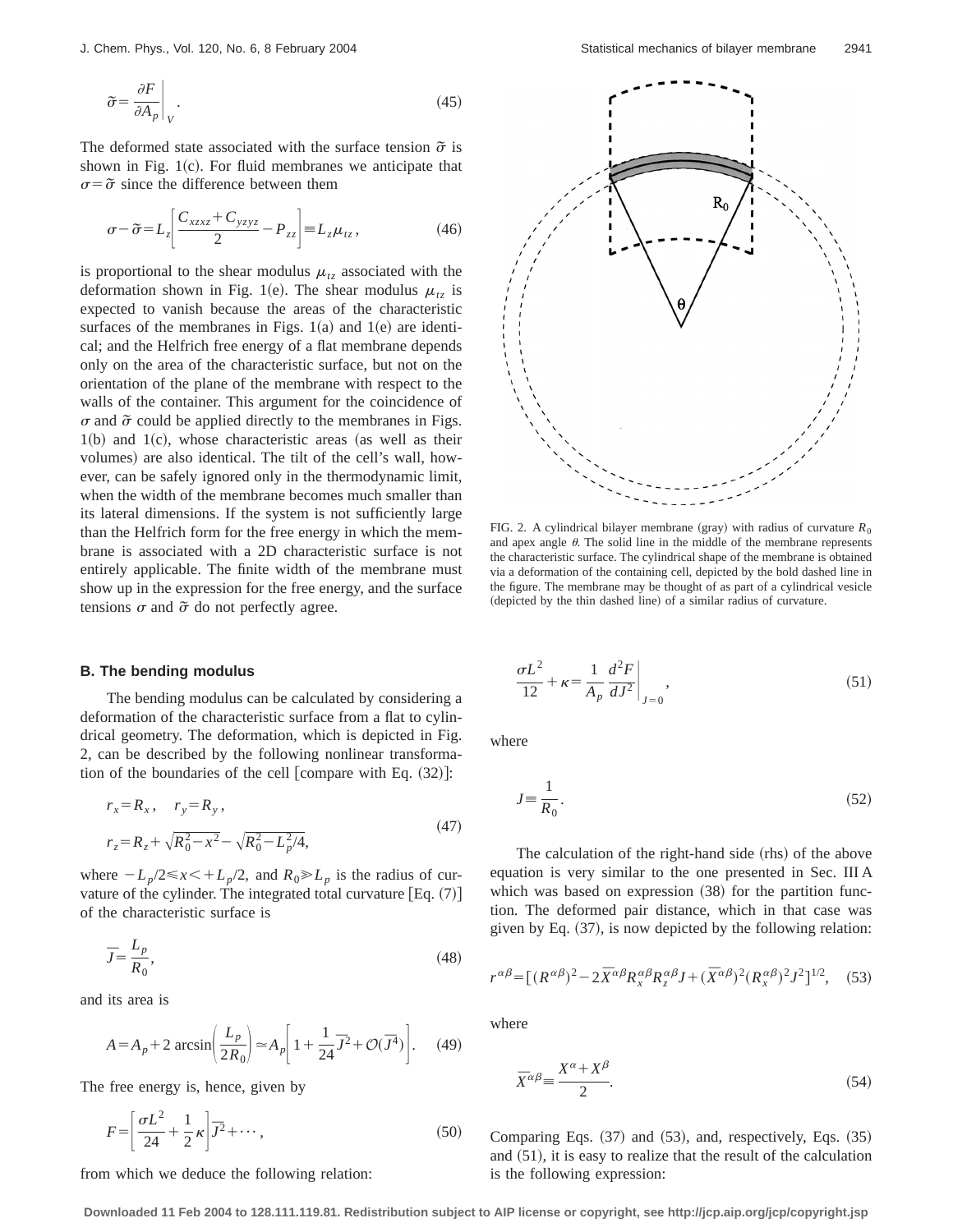$$
\frac{\sigma L^2}{12} + \kappa = \frac{1}{A_p k_B T} \Biggl\{ \Biggl[ \Biggl\langle \sum_{\langle \alpha \beta \rangle} \phi'(R^{\alpha \beta}) \frac{\bar{X}^{\alpha \beta} R_x^{\alpha \beta} R_z^{\alpha \beta}}{R^{\alpha \beta}} \Biggr\rangle \Biggr]^2 - \Biggl\langle \Biggl[ \sum_{\langle \alpha \beta \rangle} \phi'(R^{\alpha \beta}) \frac{\bar{X}^{\alpha \beta} R_x^{\alpha \beta} R_z^{\alpha \beta}}{R^{\alpha \beta}} \Biggr]^2 \Biggr\rangle \Biggr\} + \frac{1}{A_p} \Biggl\langle \sum_{\langle \alpha \beta \rangle} \phi''(R^{\alpha \beta}) \Biggl( \frac{\bar{X}^{\alpha \beta} R_x^{\alpha \beta} R_z^{\alpha \beta}}{R^{\alpha \beta}} \Biggr)^2 \Biggr\rangle + \frac{1}{A_p} \Biggl\langle \sum_{\langle \alpha \beta \rangle} \phi'(R^{\alpha \beta}) \frac{(\bar{X}^{\alpha \beta} R_x^{\alpha \beta})^2}{R^{\alpha \beta}} \Biggr\rangle - \frac{1}{A_p} \Biggl\langle \sum_{\langle \alpha \beta \rangle} \phi'(R^{\alpha \beta}) \frac{(\bar{X}^{\alpha \beta} R_x^{\alpha \beta} R_z^{\alpha \beta})^2}{(R^{\alpha \beta})^3} \Biggr\rangle, \tag{55}
$$

which is similar to Eq. (41), except for the fact that  $R_x^{\alpha\beta}$  is everywhere replaced by  $-\bar{X}^{\alpha\beta}R_x^{\alpha\beta}$ .

Among the five terms on the rhs of Eq. (55), only the second involves averages of quantities including the product  $\bar{X}^{\alpha\beta}\bar{X}^{\gamma\delta}$ with  $\langle \alpha \beta \rangle \neq \langle \gamma \delta \rangle$ . In the other four terms, the quantities  $\bar{X}^{\alpha\beta}$  and  $(\bar{X}^{\alpha\beta})^2$  can be replaced by their averages

$$
\langle \overline{X}^{\alpha\beta} \rangle = \frac{1}{L_p} \int_{-L_p/2}^{L_p/2} x \, dx = 0 \tag{56}
$$

and

$$
\langle (\bar{X}^{\alpha\beta})^2 \rangle = \frac{1}{L_p} \int_{-L_p/2}^{L_p/2} x^2 dx = \frac{L_p^2}{12},\tag{57}
$$

since they multiply quantities which depend only on the separation between atoms  $\alpha$  and  $\beta$  and whose averages, therefore, are independent of the location of the pair (provided the system is invariant to translations in the  $x$  and  $y$  directions). This, in combination with Eq. (41), yield the following expression for  $\kappa$ :

$$
\kappa = \frac{1}{A_p k_B T} \left\{ \left\langle \frac{L_p^2}{12} \right| \sum_{\langle \alpha \beta \rangle} \phi'(R^{\alpha \beta}) \frac{R_x^{\alpha \beta} R_z^{\alpha \beta}}{R^{\alpha \beta}} \right|^2 \right\} - \left\langle \left[ \sum_{\langle \alpha \beta \rangle} \phi'(R^{\alpha \beta}) \frac{\bar{X}^{\alpha \beta} R_x^{\alpha \beta} R_z^{\alpha \beta}}{R^{\alpha \beta}} \right]^2 \right\rangle \right\}.
$$
 (58)

Replacing  $R_x^{\alpha\beta}$  with  $R_y^{\alpha\beta}$ , and  $\bar{X}^{\alpha\beta}$  with  $\bar{Y}^{\alpha\beta} = (Y^{\alpha} + Y^{\beta})/2$ , we obtain the "symmetric" formula

$$
\kappa = \frac{1}{2A_{p}k_{B}T} \left\{ \left\langle \frac{L_{p}^{2}}{12} \right| \sum_{\langle \alpha\beta\rangle} \phi'(R^{\alpha\beta}) \frac{R_{x}^{\alpha\beta}R_{z}^{\alpha\beta}}{R^{\alpha\beta}} \right|^{2} + \frac{L_{p}^{2}}{12} \left[ \sum_{\langle \alpha\beta\rangle} \phi'(R^{\alpha\beta}) \frac{R_{y}^{\alpha\beta}R_{z}^{\alpha\beta}}{R^{\alpha\beta}} \right]^{2} \right\rangle - \left\langle \left[ \sum_{\langle \alpha\beta\rangle} \phi'(R^{\alpha\beta}) \frac{\bar{X}^{\alpha\beta}R_{x}^{\alpha\beta}R_{z}^{\alpha\beta}}{R^{\alpha\beta}} \right]^{2} \right\rangle - \left\langle \left[ \sum_{\langle \alpha\beta\rangle} \phi'(R^{\alpha\beta}) \frac{\bar{X}^{\alpha\beta}R_{x}^{\alpha\beta}R_{z}^{\alpha\beta}}{R^{\alpha\beta}} \right]^{2} \right\rangle \right\}.
$$
\n
$$
(59)
$$

It is important to remember here that the above expression for  $\kappa$  (59) applies to square membranes only with the origin of axes located at the center of the membrane so that  $-L_p/2 \le x, y \le + L_p/2$ . A formula which does not depend neither on the shape of the membrane nor on the location of the origin is obtained as follows: The first and third terms in Eq. (59) can be written jointly in the following form:

$$
\sum_{\langle\alpha\beta\rangle}\sum_{\langle\gamma\delta\rangle}\left\langle\phi'(R^{\alpha\beta})\phi'(R^{\gamma\delta})\frac{R_x^{\alpha\beta}R_z^{\gamma\delta}R_x^{\gamma\delta}}{R^{\alpha\beta}R^{\gamma\delta}}\left(\frac{L^2}{12}-\bar{X}^{\alpha\beta}\bar{X}^{\gamma\delta}\right)\right\rangle\tag{60}
$$

$$
=\sum_{\langle\alpha\beta\rangle}\sum_{\langle\gamma\delta\rangle}\left\langle\phi'(R^{\alpha\beta})\phi'(R^{\gamma\delta})\frac{R_x^{\alpha\beta}R_z^{\gamma\delta}R_x^{\gamma\delta}R_z^{\gamma\delta}}{R^{\alpha\beta}R^{\gamma\delta}}\bigg[\frac{L^2}{12}-(\bar{X}^{\alpha\beta,\gamma\delta})^2+(\Delta_X^{\alpha\beta,\gamma\delta})^2\bigg]\right\rangle,\tag{61}
$$

where

$$
\bar{X}^{\alpha\beta,\gamma\delta} = \frac{\bar{X}^{\alpha\beta} + \bar{X}^{\gamma\delta}}{2} \tag{62}
$$

and

$$
\Delta_{X}^{\alpha\beta,\gamma\delta} = \frac{\bar{X}^{\alpha\beta} - \bar{X}^{\gamma\delta}}{2}.
$$
\n(63)

The terms appearing before the square brackets in Eq.  $(61)$  depend only on the relative coordinates of atoms with respect to each other. Therefore, the average of  $(\bar{X}^{\alpha\beta,\gamma\delta})^2$  (the second term in square brackets, which depends on the location of the center of the pair/triplet/quartet in question) can be performed separately. As in Eq. (57) we have  $\langle (\bar{X}^{\alpha\beta,\gamma\delta})^2 \rangle = L_p^2/12$ , which leads to the cancellation of the first two terms in square brackets in Eq. (61). Applying the same argument for the second and fourth terms in Eq. (59), and defining  $\bar{Y}^{\alpha\beta,\gamma\delta} = (\bar{Y}^{\alpha\beta} + \bar{Y}^{\gamma\delta})/2$  and  $\Delta_Y^{\alpha\beta,\gamma\delta} = (\bar{Y}^{\alpha\beta} - \bar{Y}^{\gamma\delta})/2$ , we arrive at the following expression: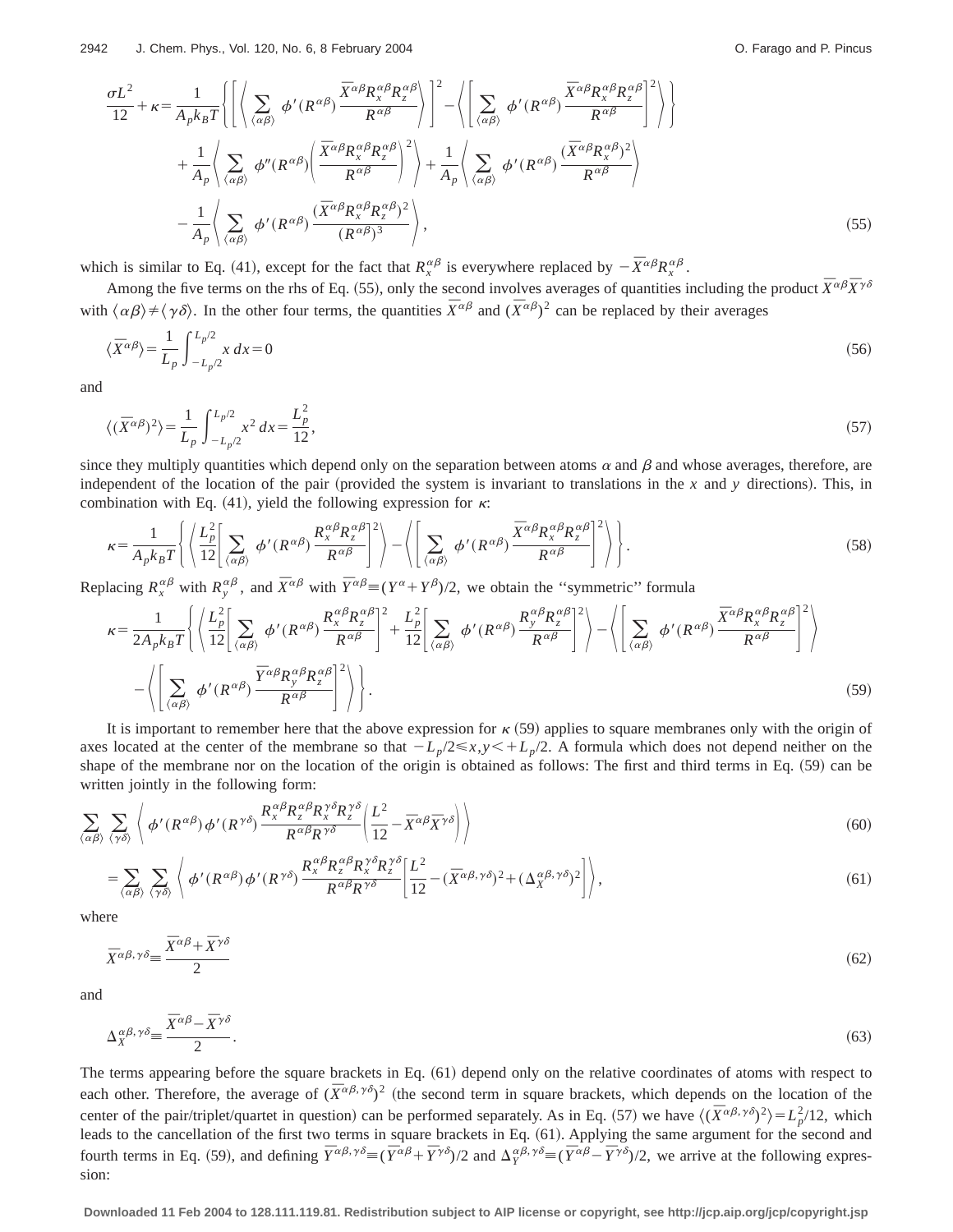$$
\kappa = \frac{1}{2A_p k_B T} \sum_{\langle \alpha \beta \rangle} \sum_{\langle \gamma \delta \rangle} \left\langle \phi'(R^{\alpha \beta}) \phi'(R^{\gamma \delta}) \frac{R_z^{\alpha \beta} R_z^{\gamma \delta}}{R^{\alpha \beta} R^{\gamma \delta}} [R_x^{\alpha \beta} R_x^{\gamma \delta} (\Delta_x^{\alpha \beta, \gamma \delta})^2 + R_y^{\alpha \beta} R_y^{\gamma \delta} (\Delta_x^{\alpha \beta, \gamma \delta})^2] \right\rangle, \tag{64}
$$

which is the more general form for expression  $(59)$  since it is independent of the shape of the membrane and of the location of the origin of axes.

The deformed membrane, shown schematically in gray shade in Fig. 2, may be considered as part of a closed cylindrical vesicle (depicted by the dashed line Fig. 2). Accordingly, one may argue that its free energy is given by

$$
F = \frac{\theta}{2\pi} F_{\text{vesicle}},\tag{65}
$$

where  $F_{\text{vesicle}}$  is the free energy of the vesicle and  $\theta$  is the apex angle of the deformed membrane. This relation, however, is incorrect since  $F_{\text{vesicle}}$  includes a term which is unique to closed vesicles and should be omitted in the case of open membranes. The additional contribution to  $F_{\text{vesicle}}$ which has been termed ''the *area-difference* elastic energy,'' should not be confused with the bending energy. The latter is the free energy required to bend the membrane while keeping its area density fixed. The former, on the other hand, originates from the simple fact that upon closure of the vesicle, it becomes impossible to preserve the area densities of the amphiphiles in both the outer and the inner monolayers. The outer monolayer is stretched and the inner monolayer is compressed relative to the midcharacteristic surface. The elastic energy resulting from such curvature-induced changes in the monolayer areas is a *nonlocal* effect because the monolayers are capable of independent lateral redistribution to equalize the area per molecule of each leaflet. The distinction between (local) bending elasticity and (nonlocal) area-difference elasticity has been discussed by Helfrich, not long after introducing his famous Hamiltonian.<sup>54</sup> The idea, however, did not gain much popularity until the issue had been analyzed systematically by Svetina *et al.* some years later.<sup>55</sup> Early theoretical works and experimental measurements of the bending modulus failed to separate the local and nonlocal contributions.<sup>56</sup> This is not the case with our expression (64) for  $\kappa$  which has been derived by considering an open membrane. For an open membrane, the two leaflets have the same area as the top (button) surface of the containers and, consequently, area-difference elasticity do not show up.

## **C. The saddle-splay modulus**

Finally, we derive our expression for the saddle-splay modulus  $\bar{\kappa}$ . The following transformation, applied to the boundaries of the container,

$$
r_x = R_x, \quad r_y = R_y,
$$
  
\n
$$
r_z = R_z + \sqrt{R_0^2 - x^2 - y^2} - \sqrt{R_0^2 - L_p^2/2}
$$
\n(66)

(with  $-L_p/2 \le x, y \le +L_p/2$ ), describes a deformation of the surface to spherical geometry where the sphere's radius  $R_0$  $\gg L_p$ . It is not difficult to show that the free energy of the spherical surface is given by

$$
F = A_p \left[ \frac{\sigma L^2}{12} + 2\,\kappa + \overline{\kappa} \right] H^2 + \cdots,\tag{67}
$$

where  $H=1/R_0$ . From the above expression for *F*, the relation:

$$
\frac{\sigma L^2}{6} + 4\kappa + 2\bar{\kappa} = \frac{1}{A_p} \frac{d^2 F}{dH^2}\bigg|_{H=0}
$$
\n(68)

is easily derived. The deformed pair distance is

$$
r^{\alpha\beta} = [(R^{\alpha\beta})^2 - 2(\bar{X}^{\alpha\beta}R_x^{\alpha\beta} + \bar{Y}^{\alpha\beta}R_y^{\alpha\beta})R_z^{\alpha\beta}H
$$

$$
+ (\bar{X}^{\alpha\beta}R_x^{\alpha\beta} + \bar{Y}^{\alpha\beta}R_y^{\alpha\beta})^2H^2]^{1/2},
$$
(69)

where  $\bar{X}^{\alpha\beta}$  and  $\bar{Y}^{\alpha\beta}$  have been defined in Sec. III B. Since Eqs.  $(68)$  and  $(69)$  have, respectively, the same form as Eqs.  $(51)$  and  $(53)$ , we immediately conclude that the rhs of Eq. (68) is given by expression similar to (55) in which  $\bar{X}^{\alpha\beta}R_{x}^{\alpha\beta}$ is everywhere exchanged with  $\bar{X}^{\alpha\beta}R_{x}^{\alpha\beta} + \bar{Y}^{\alpha\beta}R_{y}^{\alpha\beta}$ . Following the same steps described in the derivation of Eq.  $(59)$ from  $(55)$ , and using the additional relation

$$
\langle \overline{X}^{\alpha\beta} \overline{Y}^{\alpha\beta} \rangle = \frac{1}{L_p^2} \int_{-L_p/2}^{L_p/2} \int_{-L_p/2}^{L_p/2} xy \, dx \, dy = 0,\tag{70}
$$

we finally arrive at the following result:

$$
\overline{\kappa} = -\kappa - \frac{1}{A_p k_B T} \left\langle \left[ \sum_{\langle \alpha \beta \rangle} \phi'(R^{\alpha \beta}) \frac{\overline{X}^{\alpha \beta} R_x^{\alpha \beta} R_z^{\alpha \beta}}{R^{\alpha \beta}} \right] \times \left[ \sum_{\langle \alpha \beta \rangle} \phi'(R^{\alpha \beta}) \frac{\overline{Y}^{\alpha \beta} R_y^{\alpha \beta} R_z^{\alpha \beta}}{R^{\alpha \beta}} \right] \right\rangle. \tag{71}
$$

This expression applies to square membranes only, with the origin located at the center of the membrane. The more general expression is

$$
\overline{\kappa} = -\kappa - \frac{1}{A_p k_B T} \sum_{\langle \alpha \beta \rangle} \sum_{\langle \gamma \delta \rangle} \left\langle \phi'(R^{\alpha \beta}) \phi'(R^{\gamma \delta}) \right. \n\times \frac{R_z^{\alpha \beta} R_z^{\gamma \delta}}{R^{\alpha \beta} R^{\gamma \delta}} R_x^{\alpha \beta} \Delta_X^{\alpha \beta, \gamma \delta} R_y^{\gamma \delta} \Delta_Y^{\alpha \beta, \gamma \delta} \left. \right\rangle. \tag{72}
$$

#### **IV. NUMERICAL RESULTS**

The purpose of the MC simulations which we conducted and present in this section is twofold: The first is to test the validity and accuracy of our expressions for the elastic coefficients. The second is to examine the agreement between the mechanical and the fluctuation routes to membrane elasticity, as discussed in Sec. II. The model system whose elastic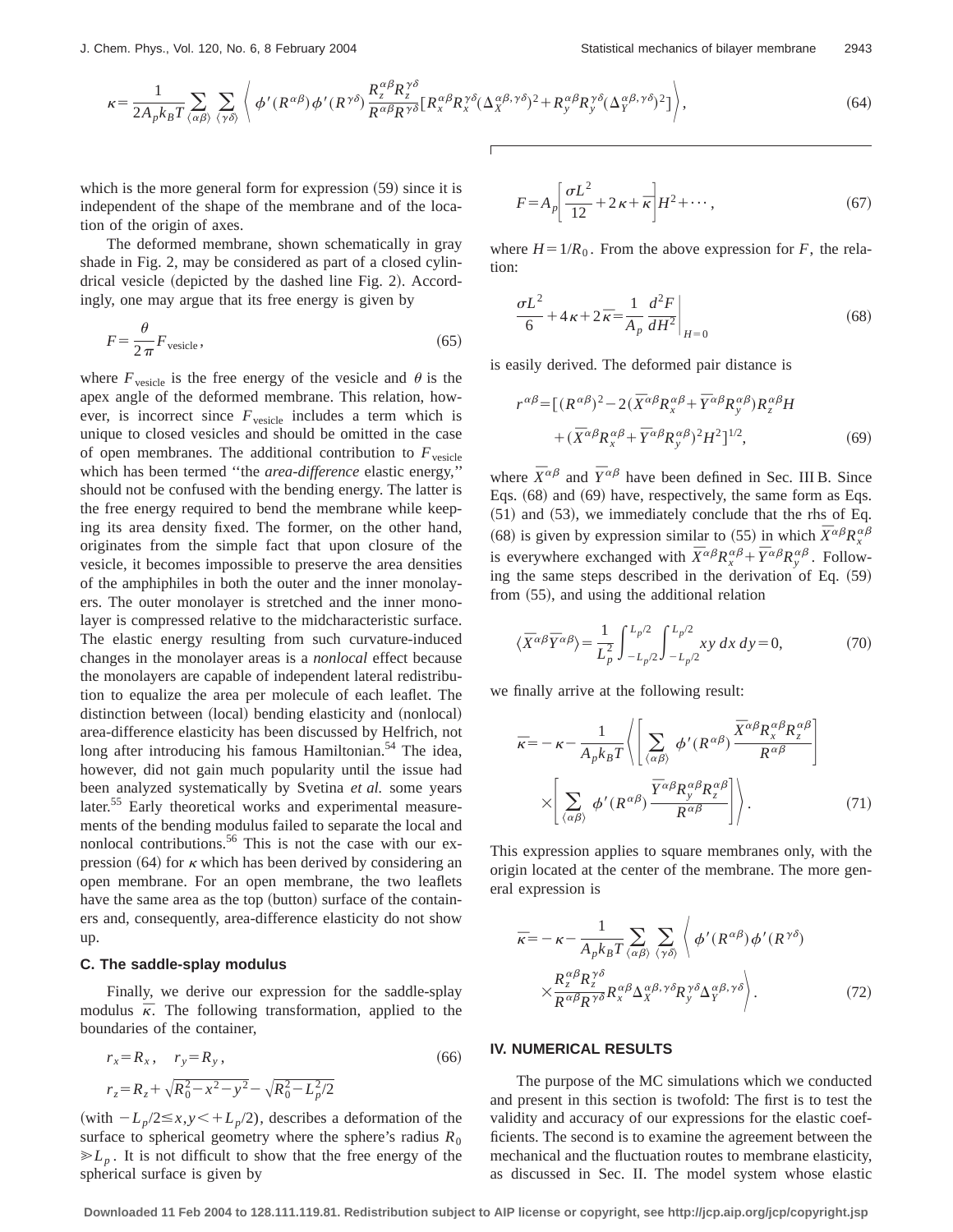

FIG. 3. A schematic picture of a lipid molecule in our model system—a trimer consisting of three spherical atoms of diameter *a*. The atom labeled 1 (solid circle) represents the hydrophilic head of the lipid, while the atoms labeled 2 and 3 (open circles) represent the hydrophobic tail.

properties were studied by the simulations has been described in great details in Ref. 48. Briefly, the ''lipids'' that serve as the building blocks of the membrane consist of three spherical atoms of diameter  $a$  (see Fig. 3) interacting with each other via pairwise LJ potentials (whose details can be found in Ref. 48). To avoid the complications involved with long-range interactions, the LJ potentials have been truncated at some cutoff separation  $R^{\alpha\beta} = r_c = 2.5a$  and, in addition, modified to ensure the vanishing of  $\phi$  and its first two derivatives,  $\phi'$  and  $\phi''$ , at  $r_c$ . The continuity of the second derivative of the pair potentials is an important feature since  $\phi''$  appears in our expressions (42) for  $\sigma$ . Two changes have been made in comparison to the original model presented in Ref. 48. The first is a small reduction of the temperature which, in this paper, has been set to  $0.9T_0$  where  $T_0$  is the original temperature (in Ref.  $48$ ). The second is the addition of new interactions between atoms which are part of the *same* molecule. In Ref. 48 the molecules were linear rigid trimers with a fixed distance *a* between the centers of the constituent atoms. Here, we allow some little variations of the separation between the atoms. The midatom  $(labeled 2)$ has been linked to the two end atoms (labeled 1 and 3) via harmonic springs with spring constant *K* and equilibrium length *a*,

$$
\phi(R) = \frac{1}{2}K(R - a)^2,\tag{73}
$$

while the pair potential between the end atoms has been set to

$$
\phi(R) = \frac{1}{2}K(R - 2a)^2.
$$
\n(74)

We use a large value for the spring constant *K*  $=8000 k_B T/a^2$ , for which the separations between the atoms do not exceed the order of 1% of their equlibrium values. While this means that the molecules in our model are ''almost" linear and rigid, the use of the above potentials  $(73)$ and  $(74)$  creates a situation in which all interatomic interactions (whether between atoms belonging to the same or different molecules) are depicted by smooth potentials; and so, our expressions for the elastic constants can be used without any further complications. The total number of lipids in our simulations was  $N=1000$  (500 lipids in each monolayer), and no additional solvent molecules were included inside the simulation cell (as if the membrane is vacuum). Periodic boundary conditions were applied in the plane of the mem-



FIG. 4. Equilibrium configuration of a fluid membrane consisting of 1000 molecules (500 molecules in each monolayer).

brane, and no boundaries for the simulation cell were defined in the normal direction. The linear size of the (square) membrane was set to  $L_p = 29.375a$ . Subsequent MC configurations were generated by two types of move attempts: translations of lipids (which also included some minute changes in the relative locations of the three atoms with respect to each other) and rotations around the midatom. A set of 2*N*  $=2000$  move attempts of randomly chosen molecules is defined as the MC time unit. Both types of moves (translations and rotations) were attempted with equal probability, and the acceptance probabilities of both of them was approximately half. The MC relaxation time has been evaluated in Ref. 48. It is of the order of  $10^4$  MC time units and has been very little affected by the changes introduced in the model. A typical equilibrium configuration of the membrane is shown in Fig. 4.

## **A. The fluctuation route**

In the fluctuation method the elastic coefficients  $\sigma$  and  $\kappa$ are determined by calculating the Fourier transform,  $h_d$  of the height function  $(18)$ , and fitting the values of mean squared amplitudes of the different modes to the inverse form of Eq.  $(27)$ ,

$$
\frac{1}{\langle |h_{\tilde{q}}|^2 \rangle} = \frac{l^2 [\sigma q^2 + \kappa q^4 + \mathcal{O}(q^6)]}{k_B T}.
$$
 (75)

The details of the calculation have been described in Ref. 48, and will not be repeated here. The results of this spectral analysis are summarized in Fig. 5, where we plot the value of  $1/l^2 \langle |h_{\vec{q}}|^2 \rangle$  as a function of  $q^2$ . The error bars represent one standard deviation in the estimates of the averages, which were obtained from simulations of 16 different membranes and a total number of  $1.25 \times 10^4$  measurements of the spectrum per membrane. The measurements were done at time intervals of 100 MC time units. The curve depicts the best fit to Eq. (75), which is obtained when  $\sigma$  and  $\kappa$  take the following values:

$$
\sigma = (-0.6 \pm 0.2) \frac{k_B T}{a^2}, \quad \kappa = (46 \pm 2)k_B T. \tag{76}
$$

The contribution of the  $q^6$  term to the fit was, indeed, significantly smaller than that of the other two terms on the rhs of Eq.  $(75)$ .

## **B. The equilibrium route**

While the measurement of  $\sigma$  and  $\kappa$  using the fluctuation approach was a relatively straightforward matter, the appli-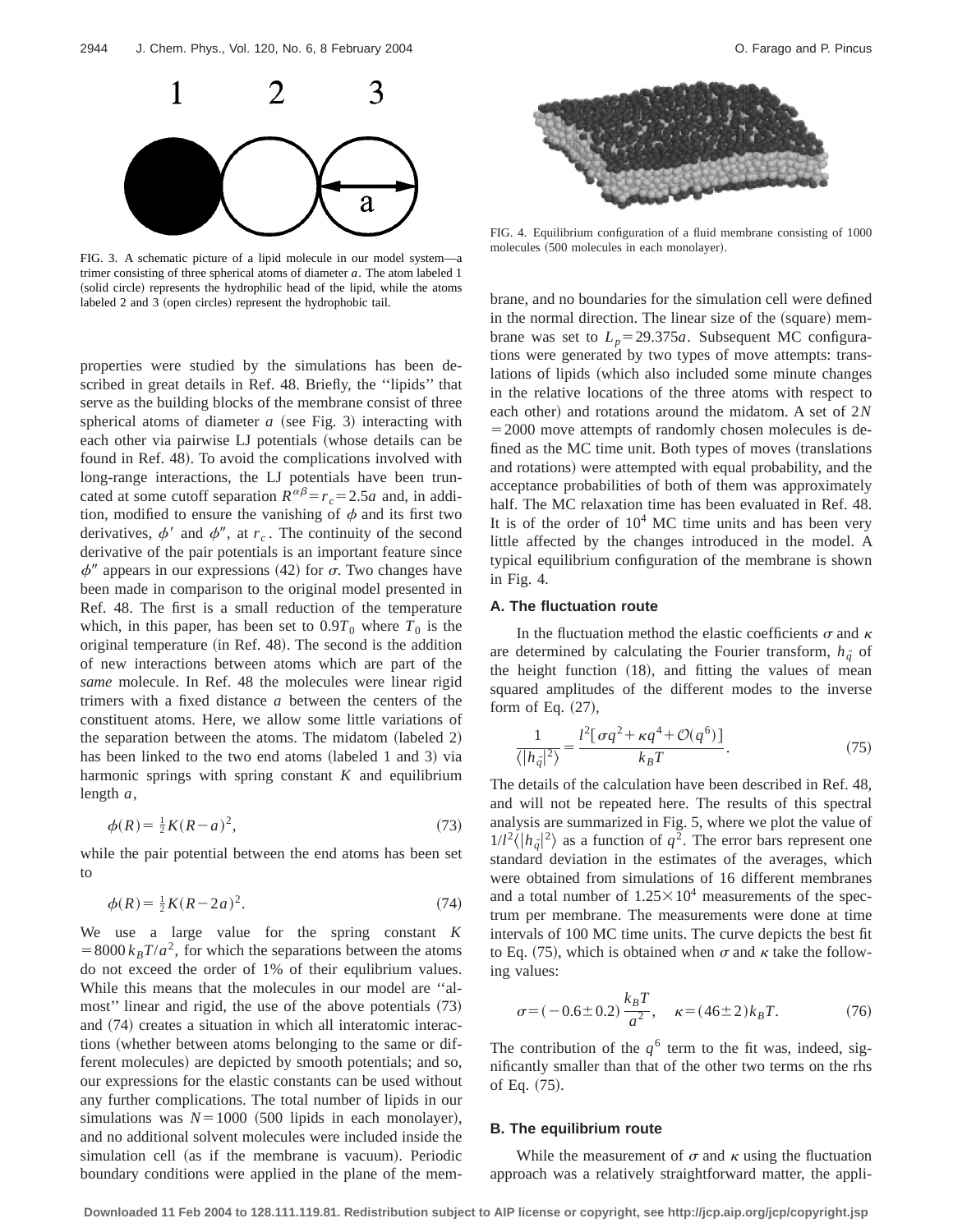

FIG. 5. The inverse of the spectral intensity for undulatory modes  $1/l^2 \langle |h_q|^2 \rangle$  as a function of the square wave number  $q^2$ . The circles mark numerical results, while the solid line depicts Eq. (75) with the values of  $\sigma$ and  $\kappa$  given by Eq. (76).

cation of the equilibrium approach emerged as somewhat more challenging task. The most significant differences between the two approaches was the amount of computer resources required for an accurate determination of the elastic coefficients. The results which we present in this section have been obtained using 64 nodes on a Beowolf cluster consisting of Intel architecture PCs, where the CPU time per node was of the order of three months. The need of such a large computer time should be compared to the relative ease with which the results in Eq.  $(76)$  have been obtained—using a total number of only 16 nodes over a period of about ten days. The reason that the equilibrium approach is so much computer-time consuming is the ''noisy'' nature of the statistics of the terms whose averages are evaluated in expressions  $(42)$  and  $(59)$ . From the conceptual point of view, the determination of the surface tension  $\sigma$  using expression (42) is pretty simple. The determination of the surface tension  $\tilde{\sigma}$ from expression  $(44)$  is even easier since it is a much less noisy quantity. In fact, the computational effort required for an accurate determination of the value of  $\tilde{\sigma}$  is even smaller than the one required for the calculation of  $\sigma$  by the fluctuation method. The surface tension  $\tilde{\sigma}$  does not apply directly to membranes with a fixed projected area. Yet, it is expected to coincide with  $\sigma$  in the thermodynamic limit.

The determination of  $\kappa$  is more complicated. Here we can, in principle, choose between expressions  $(59)$  and  $(64)$ . The latter is more general (since it is not restricted to square membranes), but prohibitively time consuming. This can be understood by considering the number of operations required for a single measurement of the quantities of interest. Assuming each atom in our simulations interact with a finite number of other atoms, the total number of operations required by expression  $(64)$  is  $\mathcal{O}(N^2)$ , while the number required by expression  $(59)$  is only  $\mathcal{O}(N)$ . In our simulations the total number of atoms is 3000, which means a difference of about 4 orders of magnitude in efficiency. Using expression (59) to measure  $\kappa$  is, however, tricky because this expression involves not only the relative locations of the particles with respect to each other (as in the case of the expressions for the surface tension), but also the absolute coordinates of atoms. This would *not* create a problem if only the central coordinates ( $\bar{X}^{\alpha\beta}$  and  $\bar{Y}^{\alpha\beta}$ ) of the pairs had to be found [as one may, naively, conclude from Eq.  $(59)$ ], since that among the set including the pair  $(\alpha, \beta)$  and all its periodic images, only one satisfies the requirement  $-L_p/2$  $\leq \bar{X}^{\alpha\beta}$ ,  $\bar{Y}^{\alpha\beta} < +L_p/2$ . However [and this becomes clear from the derivation of expression  $(64)$  from expression  $(59)$ ], what we actually have here is a periodic boundary conditions problem where the *pairs* play the role of the particles, and  $\overline{X}^{\alpha\beta}$  and  $\overline{Y}^{\alpha\beta}$  serve as the coordinates of these "particles." This means that each *quartet*  $((\alpha,\beta),(\gamma,\delta))$  is identified as the pair  $(\alpha,\beta)$  and the pair  $(\gamma,\delta)$  or its image nearest to  $(\alpha,\beta)$  and, in addition, that the center of the quartet must satisfy  $-L_p/2 \leq \bar{X}^{\alpha\beta,\gamma\delta}, \bar{Y}^{\alpha\beta,\gamma\delta} \leq L_p/2$ . The fact that sometimes a pair must be replaced by one of its images (which are located outside the boundaries of the simulation cell) is problematic since this means that the location of the pair, which is needed in expression  $(59)$ , cannot be specified by a single value. A solution to this problem is obtained by dividing the simulation cell into stripes parallel to either the *x* or the *y* axes depending on whether we calculate the third or fourth term in Eq.  $(59)$ , and to split the summation over all the pairs to several partial sums over the pairs included in the different stripes. The partial sums corresponding to the images of each stripe (which consist of all the images of the pairs included in the stripe) can be found with almost no additional effort. The product of two partial sums gives the contribution of all the quartets consisting of pairs located inside the two relevant stripes. Depending on the distance between the stripes (along the relevant axis) and their locations with respect to the center of the cell, it is *usually* easy to decide in which case a stripe should be replaced by one of its images. Ambiguities about the correct decision occur in a finite number of cases (i.e., for a finite number of pairs of stripes). In these cases, individual decisions must be made for each quartet. The number of such quartets can be reduced significantly if the system is divided into a large number of stripes  $N_s$ , since the narrower the stripes the smaller the number of pairs included in each one of them. A more elegant solution is to choose a certain convention about the ways the contribution from the ambiguous quartets is added to Eq.  $(59)$ . This will inevitably introduce a systematic error to our estimates of  $\kappa$ . However, if we make a set of estimates based on increasingly larger values of  $N_s$ , we can obtain the correct averages by extrapolating our results to the limit  $1/N_s \rightarrow 0$ . The method, which is described in more details in the Appendix, can be generalized to handle correctly the calculation of  $\bar{\kappa}$ . However, because of the mixing of the *x* and *y* coordinates in Eq.  $(71)$ , the implementation of the method becomes more complicated. For this reason, and due to the fact that the fluctuation approach does not provide a value of saddle-splay modulus to compare with, we did not use our simulations to calculate  $\bar{\kappa}$ .

In Sec. II we have explained in great details why the elastic coefficients obtained from the fluctuation approach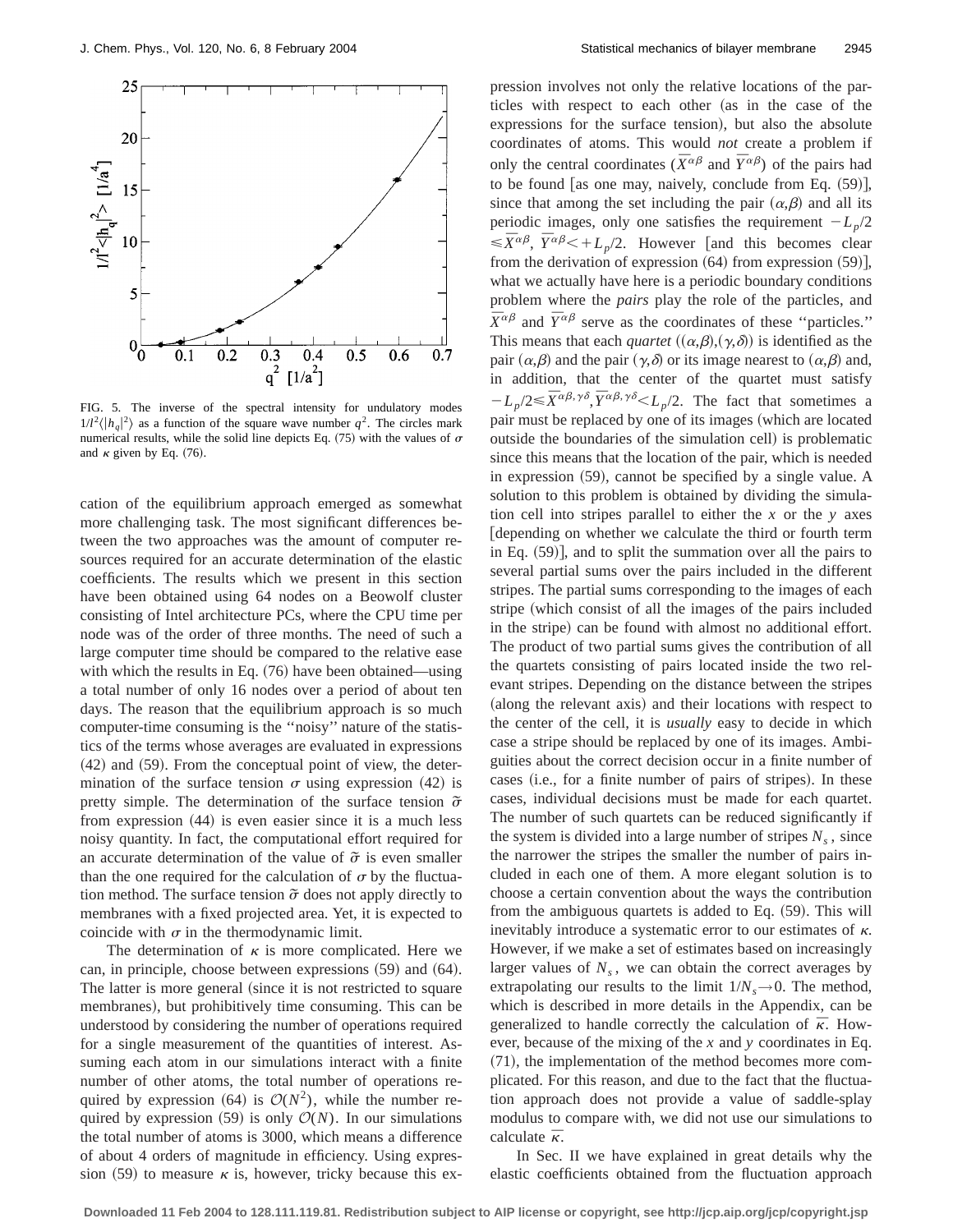are the free energy coefficients  $\sigma$  and  $\kappa$  rather than the Hamiltonian coefficients  $\sigma_0$  and  $\kappa_0$ . This means that the quantities in expressions  $(42)$  and  $(59)$  should be averaged over the ensemble of all possible microscopic configurations. However, it is also easy to understand that the *same* expressions can be used to calculate the Hamiltonian coefficients. The latter, which characterize the energy changes caused by deformations of the flat membrane, can be obtained by restricting the averages to conformations where  $h(\vec{r}_g)=0$  for every grid cell, thus avoiding the entropic contribution of the thermal fluctuation to the free energy. To sample this configuration phase space one need to accompany every MC move attempt with one or two (depending on whether the molecule leaves the grid cell or not) additional moves of adjacent molecules. Moreover, one can also sample the phase-space consisting of only those conformations of the membrane with wave vectors in the range  $2\pi/L_p \leq \Lambda \leq q$ . The results of such a calculation are the wave-dependent coefficients  $\sigma(\Lambda)$  and  $\kappa(\Lambda)$ . One of the problems which can be studied by such investigation is the value of the numerical coefficient *c* in the formula for the renormalized bending modulus:57–60

$$
\kappa(\Lambda) = \kappa_0 + c \frac{k_B T}{4 \pi} \ln(\Lambda l). \tag{77}
$$

This problem aroused a renewed interest recently since its has been suggested that the value of *c* may be positive, which means (quite remarkably) that the fluctuations stiffen rather then soften the membrane. $61-63$ 

While determining the value of *c* was not possible given the large uncertainties of the numerically measured value of  $\kappa$ , we did use Eq. (77) in our analysis of the results. Our need of Eq. (77) and the link that it provides between  $\kappa$  and  $\kappa_0$  is related to the peculiar nature of our simulations which are made in a ''solvent-free'' environment. As has been discussed in Sec. III, our expressions for the elastic coefficients have been derived based on the assumption that the membrane is embedded in solvent and that the entire container is deformed. In our simulations, however, we have no container (there are no boundaries for the simulation cell in the  $z$  direction) and, so, the applicability of our approach should be examined carefully. The arguments which we presented in Sec. III A [see, in particular, the discussion around Eq.  $(30)$ ] demonstrate that the presence of solvent is essential only for the calculation of  $\kappa$  and  $\bar{\kappa}$ , but not for the calculation of the surface tensions  $\sigma$  and  $\tilde{\sigma}$ . By contrast, the Hamiltonian coefficients can be *all* measured in a ''solvent-free'' model since they are extracted from simulations of flat, nonfluctuating, membranes. The value of  $\kappa_0$  and the relation given by Eq. (77) provide then an estimate for the value of  $\kappa$ . Since the finite-size correction to the value of  $\kappa$  grows only logarithmically with the size of the system, and since  $\kappa_0 \gg k_B T$ , the difference between  $\kappa_0$  and  $\kappa$  is not significantly large. In our simulations it actually falls within the uncertainty in our estimates of the bending modulus, which means that  $\kappa$  and  $\kappa_0$  are practically indistinguishable. In addition to our measurement of  $\kappa_0$ , we also measured  $\kappa$  directly from the simulations. As we have just explained above, such a measure-



FIG. 6. The bending modulus  $\kappa_0$  as a function of the inverse of number of stripes dividing the simulation cell,  $1/N<sub>s</sub>$ . The curve depicts the weighted least squares fit of a second order polynomial in  $1/N_s$  to the data.

ment is expected to fail and to lead to the incorrect conclusion that  $\kappa=0$ . We used this incorrect result as a test for our code.

The values of the elastic coefficients have been extracted from simulations of 64 membranes starting at different initial configurations. The initial configurations were generated by randomly placing 500 lipids in two different layers with a vertical (along the *z* direction) separation  $a$  (the size of the atoms) between them. The initial configurations were "thermalized" over a period of  $2 \times 10^5$  MC time units, followed by a longer period of  $1.2 \times 10^6$  time units during which quantities of interest were evaluated. The uncertainties in our final results correspond to one standard deviation in the estimates of the averages. We first made the simulations with nonfluctuating membranes, from which we extracted the values of the Hamiltonian coefficients. Then, we removed the part in our algorithm which is responsible for keeping the membrane flat. The membranes were equilibrated again, and then the values of the thermodynamic (free energy) coefficients were determined.

For the bare coefficients we find the following values for the surface tension:

$$
\sigma_0 = (0.8 \pm 0.5) \frac{k_B T}{a^2}, \quad \tilde{\sigma}_0 = (-0.07 \pm 0.01) \frac{k_B T}{a^2}.
$$
 (78)

The comparison of these results with each other, and with the values of the elastic coefficients extracted from the fluctuation approach  $Eq. (76)$  reveals: (a) a disagreement between the two surface tensions  $\sigma_0$  and  $\tilde{\sigma}_0$ , which should be attributed to the finite size of our membrane (see our discussion in Sec. III A); and (b) a disagreement between  $\sigma_0$  and  $\sigma$  which should be attributed to the entropic contribution to the surface tension. The bending modulus  $\kappa_0$  has been obtained by dividing the system into  $N<sub>s</sub>$  stripes and extrapolating the results for  $\kappa_0$  to the limit  $1/N_s \rightarrow 0$ , as explained earlier in this section (see also the Appendix). From the extrapolation procedure, which is summarized in Fig. 6, we find that

$$
\kappa_0 = (44 \pm 10)k_B T. \tag{79}
$$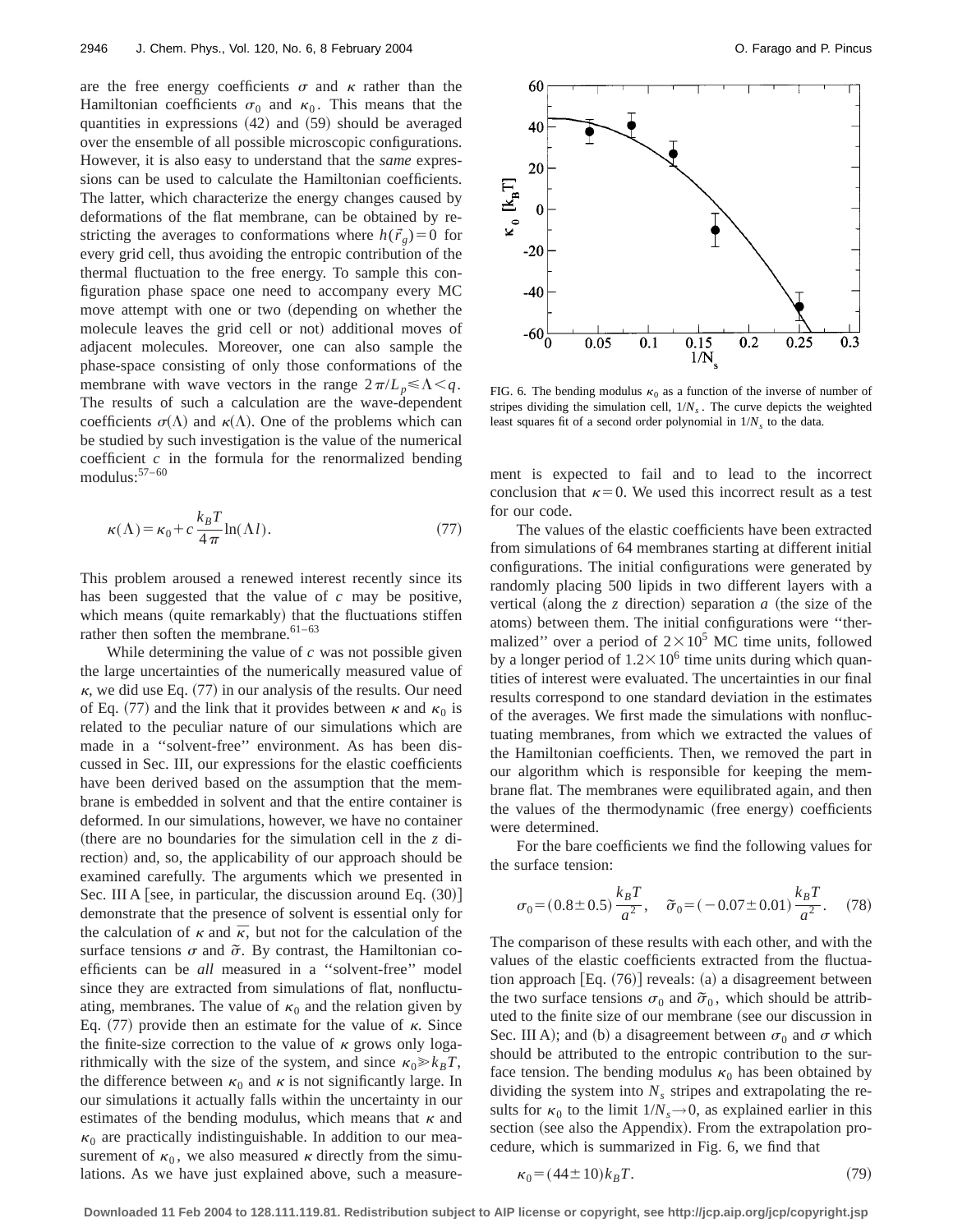

FIG. 7. The "apparent" bending modulus  $\kappa^*$  as a function of the inverse of number of stripes dividing the simulation cell,  $1/N_s$ . The curve depicts the weighted least squares fit of a first order (linear) polynomial in  $1/N_s$  to the data.

This result also serves as our estimate for  $\kappa$  (see discussion earlier in this section). The similarity of the above value of  $\kappa$ (which is, unfortunately, obtained with a somewhat large numerical uncertainty) to the one quoted in Eq.  $(76)$  corroborates the argument presented in Sec. II regarding the equivalence of the two routes to membrane elasticity. Further support to this argument is obtained from the agreement of our result in Eq.  $(76)$  to  $\sigma$ , with the value of the surface tension obtained from equilibrium approach [using expres- $\sin (42)$ ,

$$
\sigma = (-0.3 \pm 0.5) \frac{k_B T}{a^2}.
$$
\n(80)

Our result for  $\tilde{\sigma}$  [expression (44)] is not very much different,

$$
\tilde{\sigma} = (-0.41 \pm 0.01) \frac{k_B T}{a^2}.
$$
\n(81)

These values are quite different from those given in Eq.  $(78)$ , thus demonstrating the importance of the entropic contribution to the surface tension.

Finally, we plot in Fig. 7 our results for the ''apparent'' bending modulus  $\kappa^*$  which we have obtained, using expression  $(59)$ , from simulations of a fluctuating membrane. These simulations serve as a test for our code. We find  $\kappa^*$  $=$  ( $-4\pm 8$ )  $k_B T$  which is consistent with the anticipated value  $\kappa^*=0$ .

#### **V. SUMMARY AND DISCUSSION**

Motivated by the lack of a well accepted theory to deal with the statistical-mechanical behavior of curved interfaces, we have studied the elastic properties of fluid bilayer membranes using analytical and computational tools. Two distinct methods have been employed to measure the surface tension  $\sigma$ , and the bending modulus  $\kappa$ , of a model membrane. In the first ("fluctuation") method the elastic coefficients were extracted from the analysis of the spectrum of thermal fluctuations of the membrane. The second ("equilibrium") method is based on the fact that  $\sigma$  and  $\kappa$  describe the free energy variations due to area-changing and curvature-forming deformations and, therefore, can be related to the derivatives of the partition function with respect to the relevant strain variables. Using this kind of relation, we have derived formal expressions for  $\sigma$  and  $\kappa$  in central force systems. Our expressions associate the elastic coefficients to the interactions between the molecules and the two-, three-, and four-particles distribution functions. The most important feature of these expressions is the fact that even though  $\sigma$  and  $\kappa$  (as well as the saddle-splay modulus  $\bar{k}$ ) are related to deformations of the membrane, they can be extracted from a single MC run performed on the reference (unstrained) system.

One of the puzzles about curved interfaces elasticity is related to the correspondence between the above two approaches for determining their rigidity constants. We used linear response theory to prove that the two methods must agree for the values of  $\sigma$  and  $\kappa$  provided that the system is deformed by the application of external forces and not by altering other thermodynamic variables such as the temperature or the chemical potential of surface molecules. Moreover, our discussion clarifies that the coefficients in question,  $\sigma$  and  $\kappa$ , are the *effective* elastic coefficients which appear in the Helfrich free energy (rather than the Helfrich Hamiltonian) and which are influenced by the thermal undulations of the membrane. Our computer simulations and the numerical values of the elastic coefficients which we find, confirm the idea of equivalence between the two routes to membrane elasticity.

Comparison of the computational efficiency of the two methods shows that for our membrane model system the fluctuation method provides more accurate estimates of the elastic coefficients than the equilibrium method, and requires less CPU time. The major shortcomings of the fluctuation approach is the fact that it can be utilized for measurements of the effective coefficients only, and that it requires the determination of the profile of the interface during the course of the simulations. While this is easy with our ''water-free'' computer model, this may not be so in other cases, for instance, for membranes which tend to exchange molecules with the embedding solvent, or for liquid–vapor interfaces near the critical point when the interface is difficult to distinguish from the bulk phases. In these cases the equilibrium method may be more attractive since the interactions in the bulk phases do not contribute to the values of  $\sigma$  and  $\kappa$  when calculated using our expressions for the elastic coefficients. Moreover, with the same mechanical expressions for  $\sigma$  and  $\kappa$ , the bare (Hamiltonian) coefficients can be also calculate. Our measurements demonstrate that close to the tensionless state of the membrane, the entropic component of the surface tension is quite significant. This has been also found recently in a theoretical study of the surface tension of fluctuating surfaces.<sup>15</sup>

Finally, we would like to re-emphasize that our expressions for the elastic coefficients apply for central force systems only. Following our derivation of these expression one should be able to generalize them to more complicated cases including many-body interactions. A more realistic model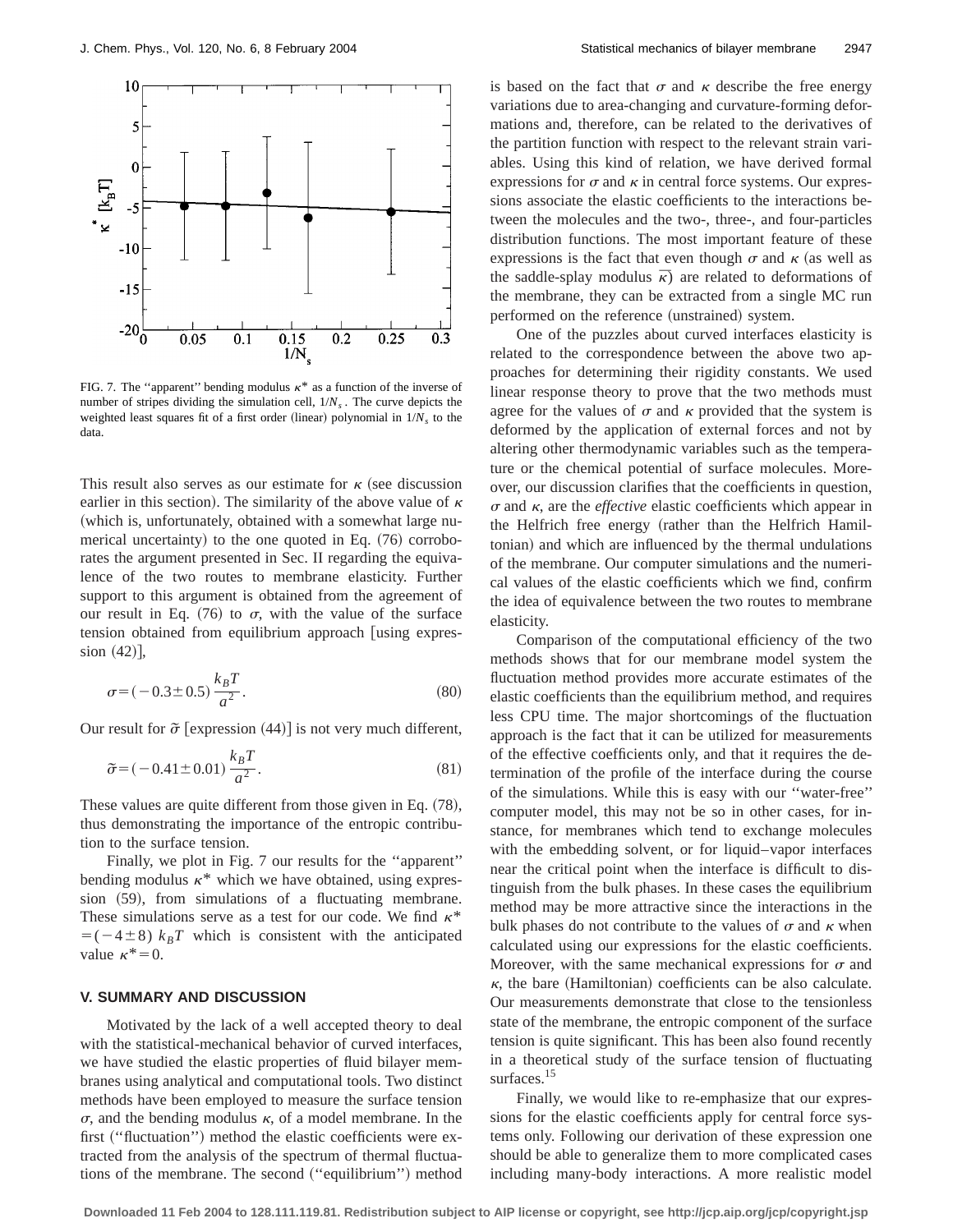must also include electrostatic interactions whose long-range nature pose a computational challenge.

#### **ACKNOWLEDGMENTS**

We thank Ram Seshadri for his comments on the paper, and to Jeffrey Barteet for computational support in the Materials Research Laboratory (MRL). This work was supported by the National Science Foundation under Award No. DMR-0203755, and by the Advanced Backbone IT Technology Development Project (IMT-2000-B3-2) of the Korean Ministry of Information and Communication. The MRL at UC Santa Barbara is supported by NSF No. DMR-0080034.

## **APPENDIX: DETERMINATION OF K USING THE METHOD OF STRIPES**

The most common way to reduce finite size effects in computer simulations is obtained by employing periodic boundary conditions, namely by regarding the simulation cell as part of an infinite periodic lattice of identical cells. When the range of the interactions is less than  $L_p/2$  (half the linear size of the cell) than each particle  $\alpha$  interacts only with the nearest periodic image of any other particle  $\beta$ . This, in turn, is identified as the pair  $(\alpha, \beta)$ . Each *pair* has infinitely many periodic images each of which is associated with a different simulation cell; and with each simulation cell each pair is associated exactly once. The set of all the different pairs associated with one of the cells [say, the original ("primitive") cell] is the one over which the summation in expressions  $(42)$  and  $(44)$  for the surface tension should be performed.

Things become more complicated when we try to evaluate the bending modulus  $\kappa$  using expression (59). In this case, coordinates associated with the location of the pair  $(\bar{X}^{\alpha\beta})$  and  $\bar{Y}^{\alpha\beta}$ ) appear in the expression, and so it becomes necessary to decide which of the periodic images of each pair is actually associated with primitive simulation cell  $(-L_p/2)$  $\leq x, y \leq +L_p/2$  over which the sum in Eq. (59) is performed. The intuitive candidate is the periodic image with  $-L_p/2 \leq \bar{X}^{\alpha\beta}$ ,  $\bar{Y}^{\alpha\beta} < +L_p/2$ . Making this choice, however, is not the right convention. The correct way to handle the summation in expression  $(59)$  can be deduced from our derivation of expression  $(64)$  which is independent of the location of the origin of axes. Following the discussion that led from Eq.  $(59)$  to Eq.  $(64)$  it becomes clear that  $(a)$  each quartet  $((\alpha,\beta),(\gamma,\delta))$  must be reproduced exactly twice from sums in Eq. (59) [or once, if the quartets  $((\alpha,\beta),(\gamma,\delta))$  and  $((\gamma,\delta),(\alpha,\beta))$  are treated as different, and (b) that the central coordinate of the quartet,  $(\bar{X}^{\alpha\beta,\gamma\delta}, \bar{Y}^{\alpha\beta,\gamma\delta})$ , must lie inside the region of the primitive simulation cell. These requirements can be perceived as a periodic boundary condition problem with the pairs playing the role of particles and with  $(\bar{X}^{\alpha\beta}, \bar{Y}^{\alpha\beta})$  serving as the coordinates of the pairs. What can also be learned from expression (64) is the fact that  $\kappa$  is associated with *pair*–*pair* correlations. Therefore, its accurate measurement is difficult in systems whose linear  $L_p$  $\langle 2 \xi, \text{ where } \xi \text{ is the relevant correlation length. We proceed.}$ our discussion assuming that our system is sufficiently large and obeys the above criterion.



FIG. 8. A schematic picture of a system of linear size  $L_p$  consisting of four pairs  $(a,b,c,d)$  and their periodic images  $(a',b',c',d')$ . The bold frame marks the boundaries of the primitive simulation cell which is divided into  $N_s$ =8 stripes labeled from 5 to 12. The images of the stripes which belong to the nearest periodic extensions of the primitive cell are labeled 1–4 and 13–16.

In order to calculate the third term in Eq.  $(59)$  we divide our system into an even number of stripes  $N_s = 2M$  $(M\text{-integer})$  parallel to the *x* axis, as shown in Fig. 8. The fourth term in Eq.  $(59)$  is calculated in the same manner by dividing the system into the same number of stripes parallel to the *y* axis. In addition to the primitive cell we also need to consider the nearest periodic extensions of linear size  $L_p/2$ . These periodic extensions, which are also shown in Fig. 8, consist of periodic images of the stripes. We label the stripes included in the primitive cell with the numbers  $M+1,...,3M$ , the stripes on the left periodic extension with  $1, \ldots, M$  (they are the periodic images of stripes  $2M+1,...,3M$ , and the stripes on the right periodic extension (the images of stripes  $M+1,...,2M$ ) with 3*M*  $+1,...,4M$ . For each pair we calculate the quantity  $p^{\alpha\beta}$  $\equiv \phi'(R^{\alpha\beta})R_x^{\alpha\beta}R_z^{\alpha\beta}/R^{\alpha\beta}$ . The location of the pair, which is identified with the midcoordinate  $\overline{X}^{\alpha\beta} = (X^{\alpha} + X^{\beta})/2$ , defines the stripe with which the pair should be associated. In Fig. 8 each pair is depicted as a particle. The pair labeled *a*, for instance, is located in the fifth stripe, whereas its periodic image  $a'$  is located in stripe number 13. For each stripe  $i$  in the primitive cell we calculate the sum

$$
\Sigma_i = \sum_{\text{pairs in stripe } \# \ i} p^{\alpha \beta} \overline{X}^{\alpha \beta}.
$$
 (A1)

The sum corresponding to stripe *j*, the image of stripe *i*, is given by

$$
\Sigma_j = \sum_{\text{pairs in stripe }#i} p^{\alpha\beta} (\bar{X}^{\alpha\beta} \pm L_p), \tag{A2}
$$

where the sign  $(\pm)$  in the above expression depends on whether the image is situated to the right or the left of the primitive cell. The product  $\Sigma_p \Sigma_q$  gives the contribution to the third term in Eq.  $(59)$  of the quartets whose constituent pairs are included, respectively, in stripes *p* and *q*. These contributions should be in accord with requirements (*a*) and (*b*), mentioned in the preceding paragraph, about the quartets and their locations. In some cases these requirements are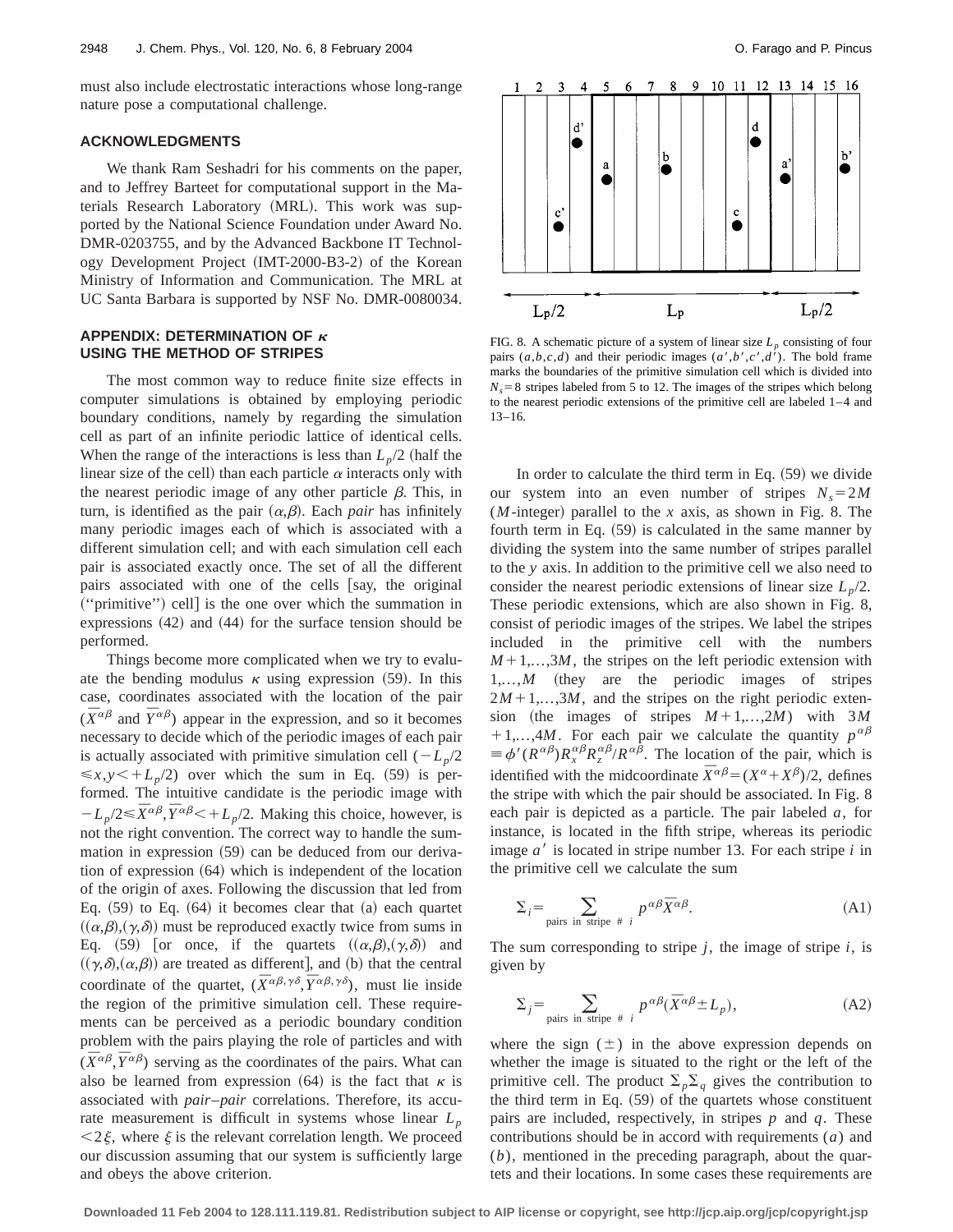fulfilled by the image of the stripe rather than the stripe itself. A few illustrative examples are given in Fig. 8. The contribution of the quartets  $(a,b)$  and  $(b,c)$ , for instance, is obtained from the products  $\Sigma_5 \Sigma_8$  and  $\Sigma_8 \Sigma_{11}$ , respectively. The quartet  $(a, c)$ , on the other hand, should *not* be introduced into expression (59) for  $\kappa$  via the product  $\Sigma_5 \Sigma_{11}$ . The distance from  $a$  to the image  $c'$  is smaller than to  $c$ and so the quartet should be identified as either  $(a, c')$  or as  $(a', c)$ . The latter is the correct choice because the center of the quartet  $(a', c)$  satisfies  $-L_p/2 \le \overline{X}^{a', c} = (\overline{X}^{a'} + \overline{X}^c)/2$  $\lt t L_p/2$ , while the center of the quartet  $(a, c')$  falls outside the primitive cell. The contribution to the expression for  $\kappa$  of this pair is, thus, obtained from the product  $\Sigma_{11}\Sigma_{13}$ .

The nice feature of the above examples is that the arguments we used to reach our decisions about the correct way to handle the quartets have *not* been based on the *precise* coordinates of the pairs, but rather on the identity of the stripes and their locations with respect to the center of the simulation cell. This means that the products  $\sum_{p} \sum_{q}$  reproduce the contribution of *all* the quartets corresponding to the relevant stripes. Individual decisions are necessary only for a small number of quartets, associated with the following cases.

The first case is related with quartets in which the number of stripes separating the pairs is equal to *M*, as in the case of the pairs *b* and *d* in Fig. 8 which are located, respectively, inside the eighth and the twelfth stripes  $(M=4$  in the above example). The separation between the pairs *b* and *d* along the *x* axis is very close to  $L_p/2$ , and it is impossible to know (without checking the coordinates of the pairs) whether the pair *d* should be replaced by its periodic image *d'* located in the fourth strips. In a homogeneous system about half of such pairs should be exchanged with their images, and so the best estimate for the contribution to expression (59) for  $\kappa$  arising from quartets including one pair inside the eighth stripe and the other inside the twelfth stripe is  $0.5\Sigma_8(\Sigma_4+\Sigma_{12}).$ 

Another case occurs when the stripes containing the two pairs are symmetric with respect to the center of the primitive cell and, in addition, the distance between them is larger than  $M$ . A typical example is the quartet  $(a,d)$  in Fig. 8, in which *a* is inside the fifth stripe and *d* is in the twelfth stripe. In this case it is obvious that  $(a,d)$  has to be replaced by either  $(a,d')$  or by  $(a',d)$ , but the two are equally probable. Therefore, the contribution of such quartets is best estimated by  $0.5(\Sigma_4\Sigma_5 + \Sigma_{12}\Sigma_{13})$ .

The above rules for correct summation over the different quartets can be summarized by the following compact formula for the third term in expression  $(59)$ :

$$
\left\langle \sum_{p=1}^{4M} \sum_{q=1}^{4M} f_{p,q} \Sigma_p \Sigma_q \right\rangle, \tag{A3}
$$

$$
f_{p,q} = \begin{cases} 1 & \text{for } |p-q| \le M-1 \text{ and } 2M+1 < p \\ +q < 6M+1, \\ 0.5 & \text{for } |p-q| = M \text{ and } 2M+1 < p \\ +q < 6M+1, \\ 0.5 & \text{for } |p-q| \le M-1 \text{ and } p+q = 2N+1, \\ 0.5 & \text{for } |p-q| \le M-1 \text{ and } p+q = 6N+1, \\ 0 & \text{otherwise.} \end{cases} \tag{A4}
$$

The value of  $\kappa$  obtained using the above expressions [Eqs.  $(A3)$  and  $(A4)$ ] are not accurate since the contribution of some of the quartets is introduced in an approximated way. However, the fraction of such quartets and the resultant numerical error can be diminished by taking the limit  $N_s \rightarrow \infty$ . In our simulations we have used a set of five approximations with  $N_s = 4, 6, 8, 12, 24$ .

*Another ''trick'' to speed up the calculation of* <sup>k</sup>: The third and fourth terms in expression  $(59)$  for  $\kappa$  depend on the coordinates of the particles. Therefore, several values for these quantities can be obtained from a single MC configuration by generating replicas of the original simulation cell. These replicas can be generated by shifting the position of the origin of axes, and using the ''minimal image convention'' to define a replicated primitive cell which is centered around the new origin. The computational effort required for the calculation of expression  $(59)$  in the replicas is substantially smaller than that required for the generation of a new MC configuration. For one special set of replicas the calculation can be done with (almost) no additional effort at all: This set include the replicas generated when the origin is shifted by constant intervals  $\delta x = L_p / N_s$  in the *x* direction  $(\delta y = L_p / N_s)$  in the *y* direction. Such shifts are computationally favorable because they lead to cyclic permutations of the stripes, but do not mix the pairs included in each one of them.

- <sup>1</sup> J. Israelachvili, *Intermolecular and Surface Forces* (Academic, London, 1985).
- <sup>2</sup>C. Tanford, *The Hydrophobic Effect* (Wiley, New York, 1980).
- <sup>3</sup>*Micelles, Membranes, Microemulsions, and Monolayers*, edited by W. M.
- Gelbart, A. Ben-Shaul, and D. Roux (Springer-Verlag, New York, 1994). <sup>4</sup>B. Alberts, D. Bray, J. Lewis, M. Raff, K. Roberts, and J. D. Watson,
- *Molecular Biology of the Cell* (Garland, New York, 1989).
- <sup>5</sup>M. J. Rosen, *Surfactants and Interfacial Phenomena* (Wiley, New York, 1978).
- 6S. A. Safran, *Statistical Thermodynamics of Surfaces, Interfaces, and Membranes* (Addison-Wesley, New York, 1994).
- <sup>7</sup> *Structure and Dynamics of Membranes*, edited R. Lipowsky and E. Sackmann (Elsevier, Amsterdam, 1995).
- 8R. B. Gennis, *Biomembranes: Molecular Structure and Function* (Springer, New York, 1989).
- <sup>9</sup> *Statistical Mechanics of Membranes and Surfaces*, Proceedings of the Fifth Jerusalem Winter School for Theoretical Physics, edited by D. R. Nelson, T. Piran, and S. Weinberg (World Scientific, Singapore, 1989).
- 10A. G. Petrov, *The Lyotropic State of Matter: Molecular Physics and Living Matter Physics* (Gordon and Breach, Amsterdam, 1999).
- <sup>11</sup>G. Gompper and M. Schick, "Self-assembling amphiphilic systems," in *Phase Transitions and Critical Phenomena*, edited by C. Domb and J. L. Lebowitz (Academic, London, 1994).
- <sup>12</sup>W. Helfrich, Z. Naturforsch. **28c**, 693 (1973).
- <sup>13</sup> J. H. Schulman and J. B. Montagne, Ann. N.Y. Acad. Sci. 92, 366 (1961).
- <sup>14</sup> P. G. De Gennes and C. Taupin, J. Phys. Chem. **86**, 2294 (1982).
- <sup>15</sup> O. Farago and P. Pincus, Eur. Phys. J. E **11**, 399 (2003).

## where the function *f* is given by